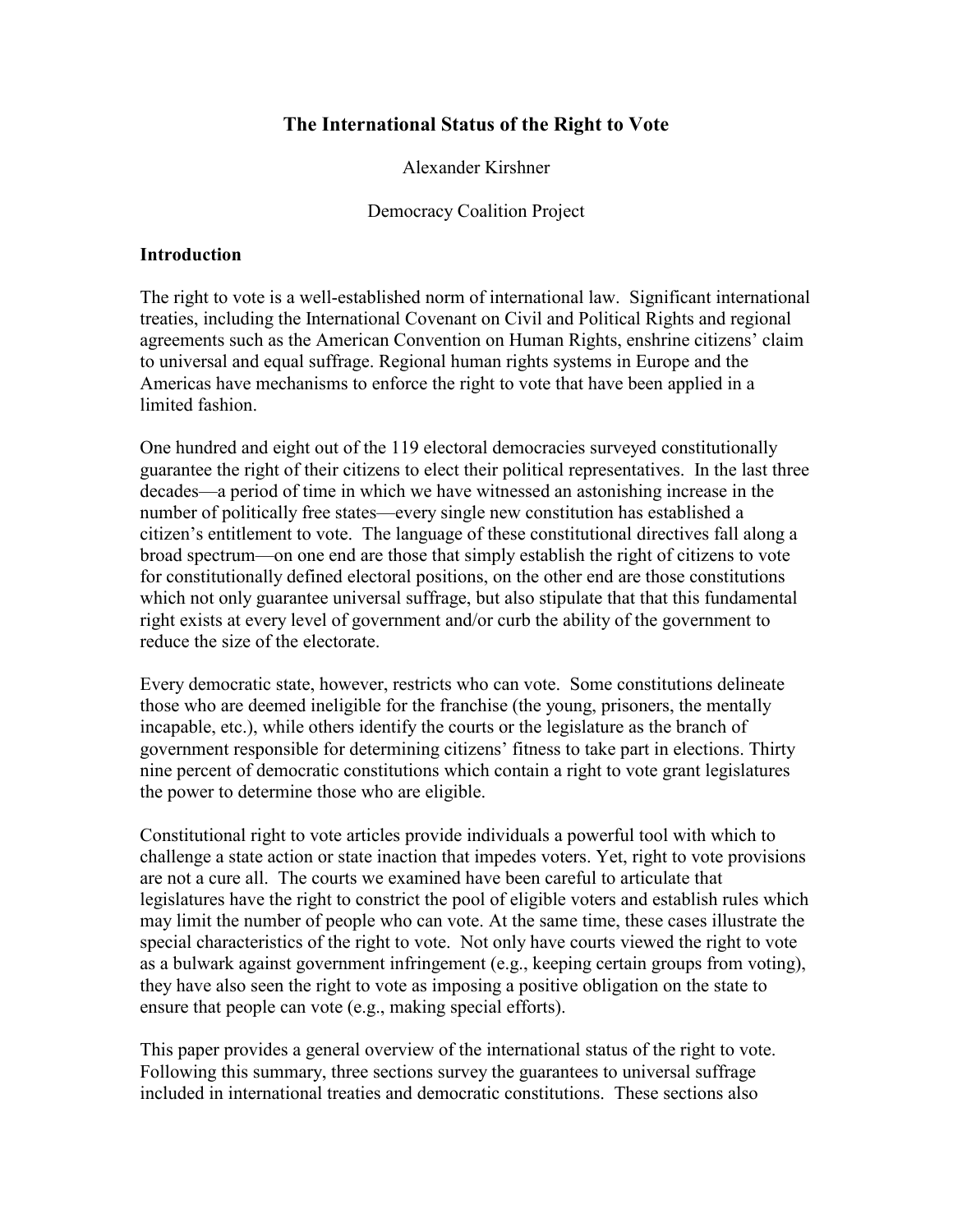examine the language used to express the right to vote. The fourth section details the types of limitations that are commonly included in right to vote provisions. The fifth, and final section, examines how right to vote provisions have been interpreted by courts in three jurisdictions (two cases each): the South African Constitutional Court, the Supreme Court of Canada, and the European Court of Human Rights.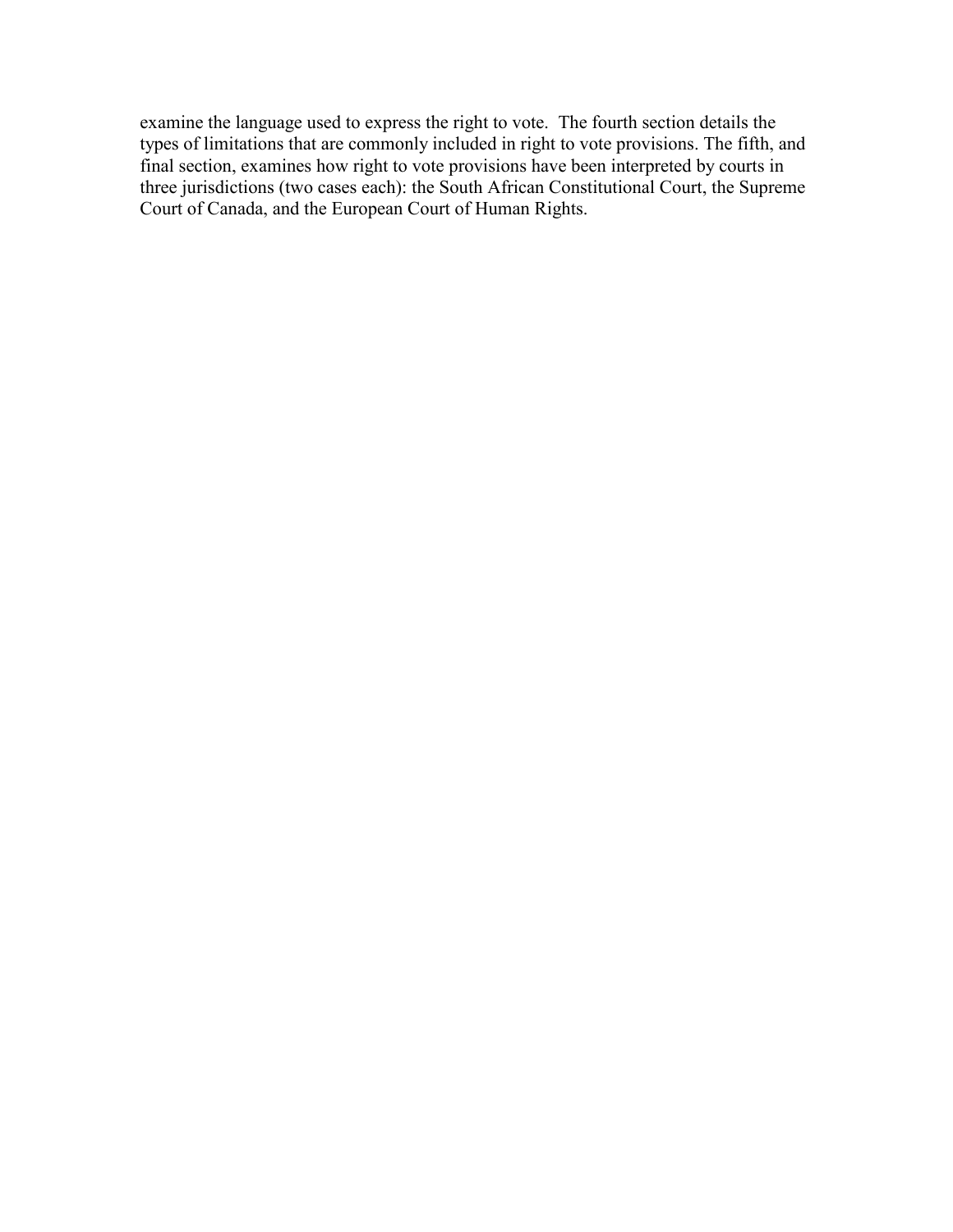# Section 1: International Declarations and Covenants

The affirmative obligation of states to protect their citizens' right to vote is recognized in international treaties and declarations adopted by the United Nations and by regional treaty organizations such as the Council of Europe and the Organization of American States.

# The Universal Declaration of Human Rights

The Universal Declaration of Human Rights (UDHR) is the preeminent global aspirational document on human rights. The declaration was adopted unanimously by the United Nations General Assembly in 1948 and its Article 21 lays out the right of people to participate in government and enjoy universal suffrage:

The will of the people shall be the basis of the authority of government; this will shall be expressed in periodic and genuine elections which shall be by universal and equal suffrage and shall be held by secret vote or by equivalent free voting procedures.

Because the declaration is non-binding, its provisions are not accepted in toto as international law. Some of the provisions of the UDHR are considered to have the status of binding international law by virtue of their becoming components of international customary law—law which "refers to the conduct, or the conscious abstention from certain states that becomes in some measure a part of the international legal order." Article 21, however, has not been accepted as generally enforceable customary international law.

# The International Covenant on Civil and Political Rights

In contrast to the UDHR, Article 25 of the International Covenant on Civil and Political Rights (ICCPR) takes its binding effect from its ratification by a large number of signatories (150 to date). The Human Rights Committee (HRC), a permanent treaty organ, was created by the ICCPR. The practical role of the HRC is not enforcement, nor deterrence, nor dispute-resolution. Rather it monitors, studies, and reports on measures taken to give effect to the Covenant and interprets and clarifies the meaning of the covenant through consideration of "communications" from individuals claiming to be victims of violations of the covenant. Article 25 states: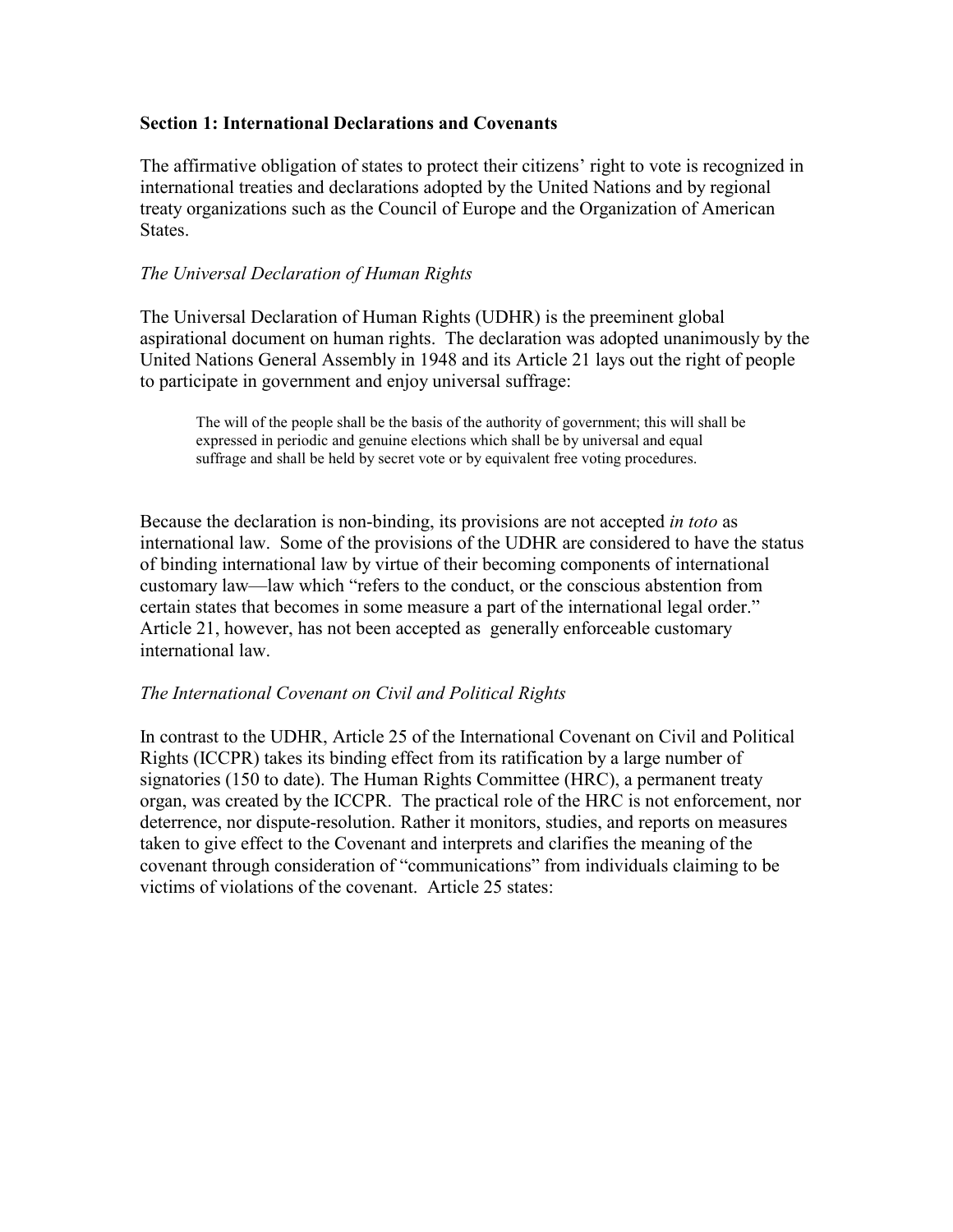Every citizen shall have the right and the opportunity, without any of the distinctions mentioned in article 2 and without unreasonable restrictions: (a) To take part in the conduct of public affairs, directly or through freely chosen representatives; (b) To vote and to be elected at genuine periodic elections which shall be by universal and equal suffrage and shall be held by secret ballot, guaranteeing the free expression of the will of the electors.

The text of this article closely tracks the language of Article 21 of the UDHR. One important distinction, however, bears noting: the covenant specifies that only citizens shall have the right to vote. Though in most cases limiting the electorate to citizens is legitimate, restrictive citizenship rules can be used as a backdoor method of disenfranchising large swaths of adults on the basis of attributes such as ethnicity and first language. In addition, according to the Committee, the covenant not only protects the right of every citizen to vote, but also requires states to take the measures necessary to ensure that citizens have an effective opportunity to enjoy the right—in particular the Committee has emphasized that the right to vote ought to be guaranteed by law.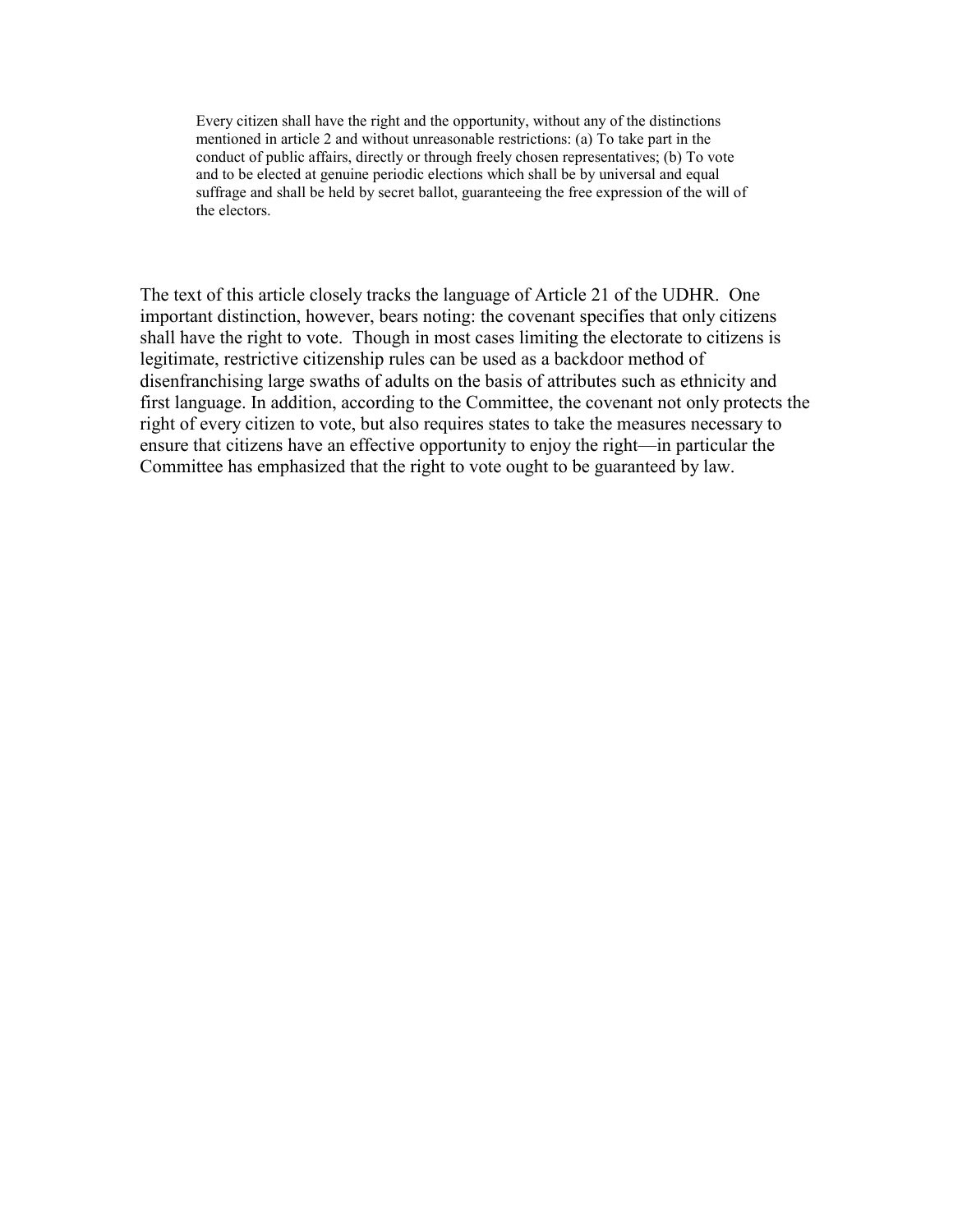# Section 2: Regional Conventions

### The European Convention on Human Rights and Fundamental Freedoms

The European Convention on Human Rights and Fundamental Freedoms—which was established by the members of the Council of Europe in 1950—is distinguished by its active international Court and its effective complaints procedure for the determination of human rights matters. Currently, the Court is the ultimate authority on human rights for the citizens of 41 member states—thus the Court has jurisdiction over 800 million people. Because the Convention has an effective enforcement mechanism, it is the leading human rights—and thus voting rights—statute within the intra-European system.

In terms of the right to vote, the Court enforces Article 3 of Protocol 1 (P3-1) of the European Convention, which states:

The High Contracting Parties undertake to hold free elections at reasonable intervals by secret ballot, under conditions which will ensure the free expression of the opinion of the people in the choice of the legislature.

It has been claimed that the Article (P3-1) does not give rise to individual rights and freedoms. Through its willingness to accept cases brought by individuals and in its judgments, the Court, however, has underscored that the right to vote is enjoyed by individuals. The Court ruled, in the case of *Mathieu-Mohin and Clerfayt v. Belgium*, that the particular language of P3-1was not intended to exclude the right of the individual to vote, but:

to give greater solemnity to the commitment undertaken and in the fact that the primary obligation in the field concerned is not one of abstention or non-interference, as with the majority of the civil and political rights, but one of adoption by the State of positive measures to "hold" democratic elections.

In practice, the Court takes relatively few cases regarding this article (section two of this paper will discuss two of these cases). Two interrelated factors contribute to the Court's relative inactivity on matters of suffrage: first, the Court insists that domestic remedies be exhausted before it takes up a case and the Court provides states leeway to resolve issues on their own; second, because a "genuine" democratic system is a prerequisite of membership in the Council, the Court has found comparatively few cases where domestic remedies to suffrage disputes have appeared inadequate.

In addition to the Convention, Europe's commitment to the right to vote is affirmed by documents and regulations of the Organisation for Security and Cooperation in Europe and the European Union. Not surprisingly, the right to vote and universal suffrage have been also been incorporated into the new draft constitution being negotiated for the European Union.

### Organization of American States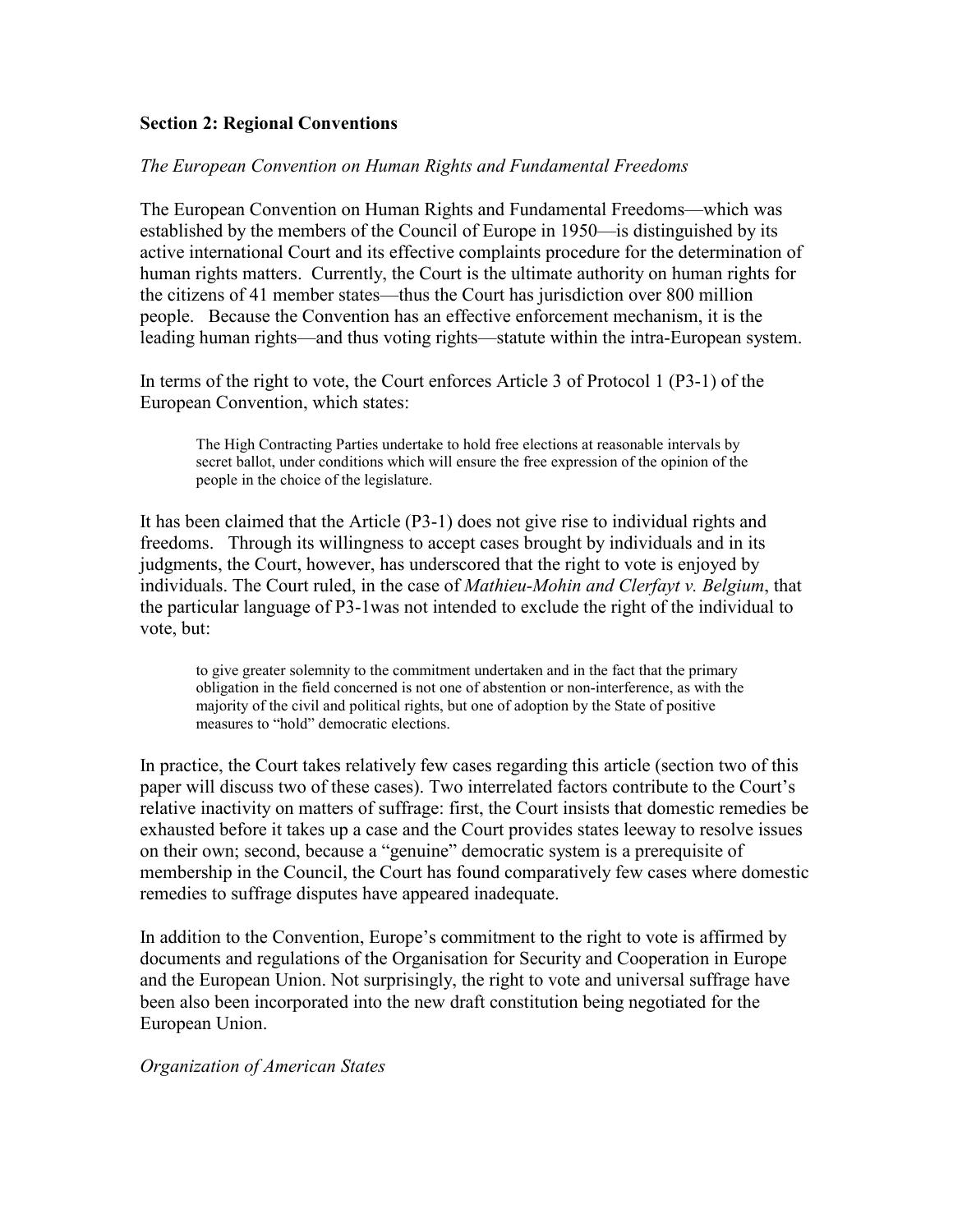With the spread of elected civilian governments during the 1980s , the Organization of American States (OAS) has become increasingly active in promoting representative democracy and the right to vote. Members' efforts to strengthen the OAS's mandate in this area culminated in 2001, when the OAS adopted the Inter-American Democratic Charter. This Charter, a political document adopted by the 34 member states, states that the peoples of the Americas have a "right to democracy" and establishes that a fundamental element of democracy is "the holding of periodic free and fair elections based on secret balloting and universal suffrage." More importantly, the Charter creates a mechanism for a collective response to an unconstitutional interruption of the democratic order of a member state. The Charter empowers the OAS General Assembly to suspend the membership of the member state in question when there has been an "unconstitutional alteration" of the democratic legal order. The Charter also includes provisions for the OAS to observe elections in member states.

In addition to the Charter, OAS member states have created an inter-American human rights system through adoption of the American Convention on Human Rights, which has been ratified by 25 of the 35 members of the OAS. The Convention establishes an Inter-American Court on Human Rights, based in Costa Rica, and an Inter-American Commission on Human Rights, based in Washington. In most respects, the voting rights language of the American Convention tracks with the language of the ICCPR. The American Convention, however, delineates broad categories along which a member state may limit the right to vote. Article 23 of the Convention states that:

1. Every citizen shall enjoy the following rights and opportunities: a. to take part in the conduct of public affairs, directly or through freely chosen representatives; b. to vote and to be elected in genuine periodic elections, which shall be by universal and equal suffrage and by secret ballot that guarantees the free expression of the will of the voters; and… 2. The law may regulate the exercise of the rights and opportunities referred to in the preceding paragraph only on the basis of age, nationality, residence, language, education, civil and mental capacity, or sentencing by a competent court in criminal proceedings.

In addition to the Convention, the member states of the OAS have adopted an aspirational document endorsing the right to vote: The American Declaration of the Rights and Duties of Man (1949). The American Declaration establishes the right to vote, and, in contrast to other prominent human rights documents, it also includes a duty to vote in the country in which one is a citizen.

The lead role in protecting the right to vote in the inter-American system is not played by the Inter-American Human Rights Court—which generally handles cases related to disappearances or murders—but by the Inter-American Commission on Human Rights. This Commission is empowered to accept individual cases and prepare country reports for which it can conduct on-site investigations. In the early 1990's, the Commission authored reports on violations of the right of political participation in Mexican elections and the progress of the Mexican government in addressing these infringements.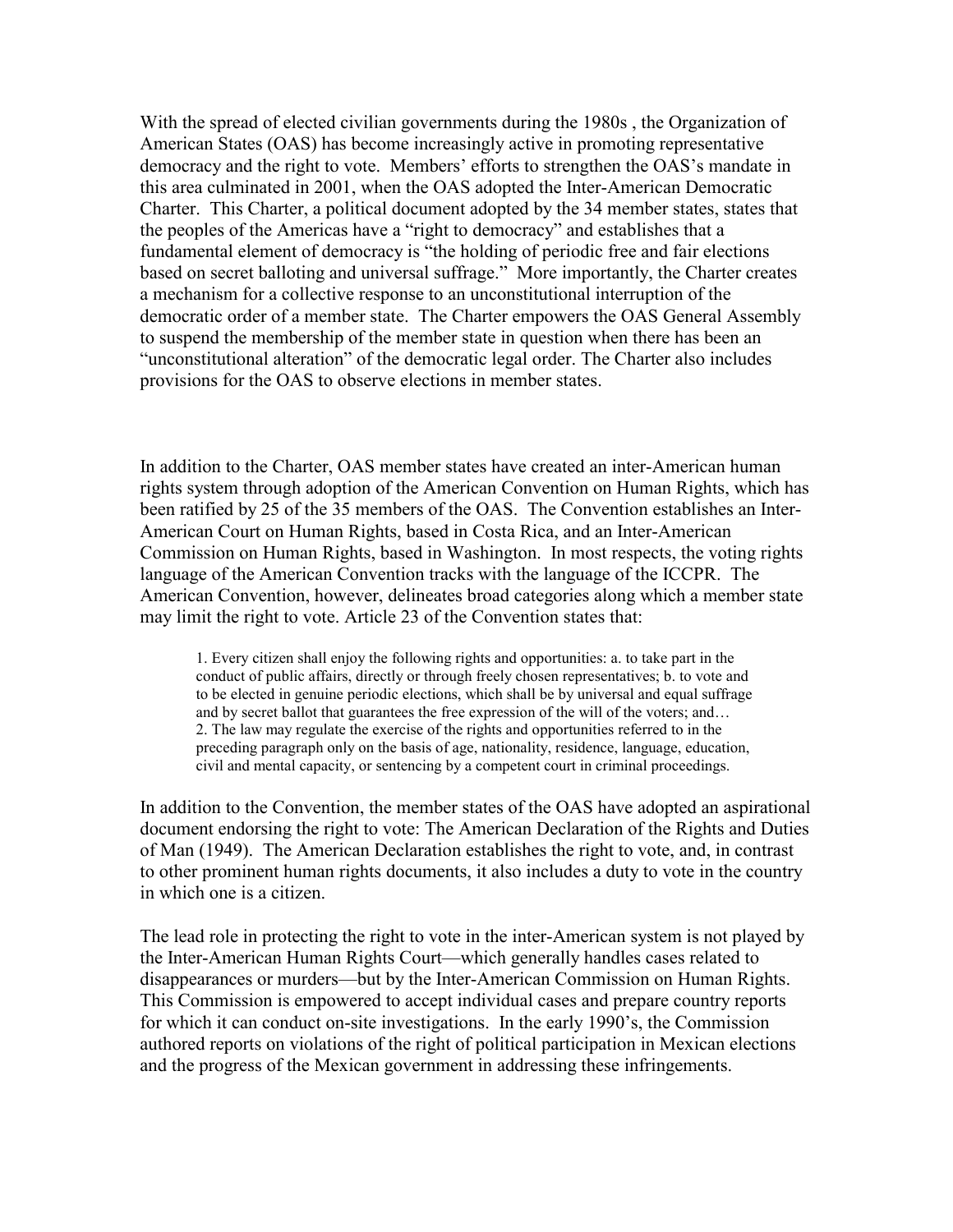# Section 3: The Right to Vote in Democratic Constitutions

The opportunity for citizens to participate in politics is established by a variety of means. Though over 90% of the world's electoral democracies have included the right to vote in their constitutions, it has been articulated in a number of different ways or not at all. For example, there is no constitutional right to vote in two of the world's oldest democracies, the United Kingdom and the United States of America, nor in the world's most populous democracy, India. Yet, as Bush v. Gore demonstrated, the existence of a constitutional right to vote and the language used to express it can have significant ramifications on the manner in which the state protects and promotes citizens' right to vote.

Constitutions break into four categories depending on how they treat the right to vote:

- 1. Those in which there is no affirmative constitutional right to vote or no legislation with similar weight.
- 2. Those that establish universal suffrage for the election of sovereign bodies such as a parliament.
- 3. Those that provide a general and independent right to vote.
- 4. Those that not only provide for a right to vote, but also specify government obligations to facilitate citizen participation and/or those that limit the kinds of restrictions the state can place on who is eligible to vote.

While this typology is not scientific, the categories are coherent and reflect the ways universal suffrage is constitutionally enshrined. Neither are the categories exclusive—if a country's constitution requires that representatives to parliament should be elected according to universal suffrage, but also provides a general article guaranteeing universal suffrage, then this countries' constitution is placed in group 3. In what follows, the paper provides a numerical breakdown along these categories and offers examples of the constitutional language they represent.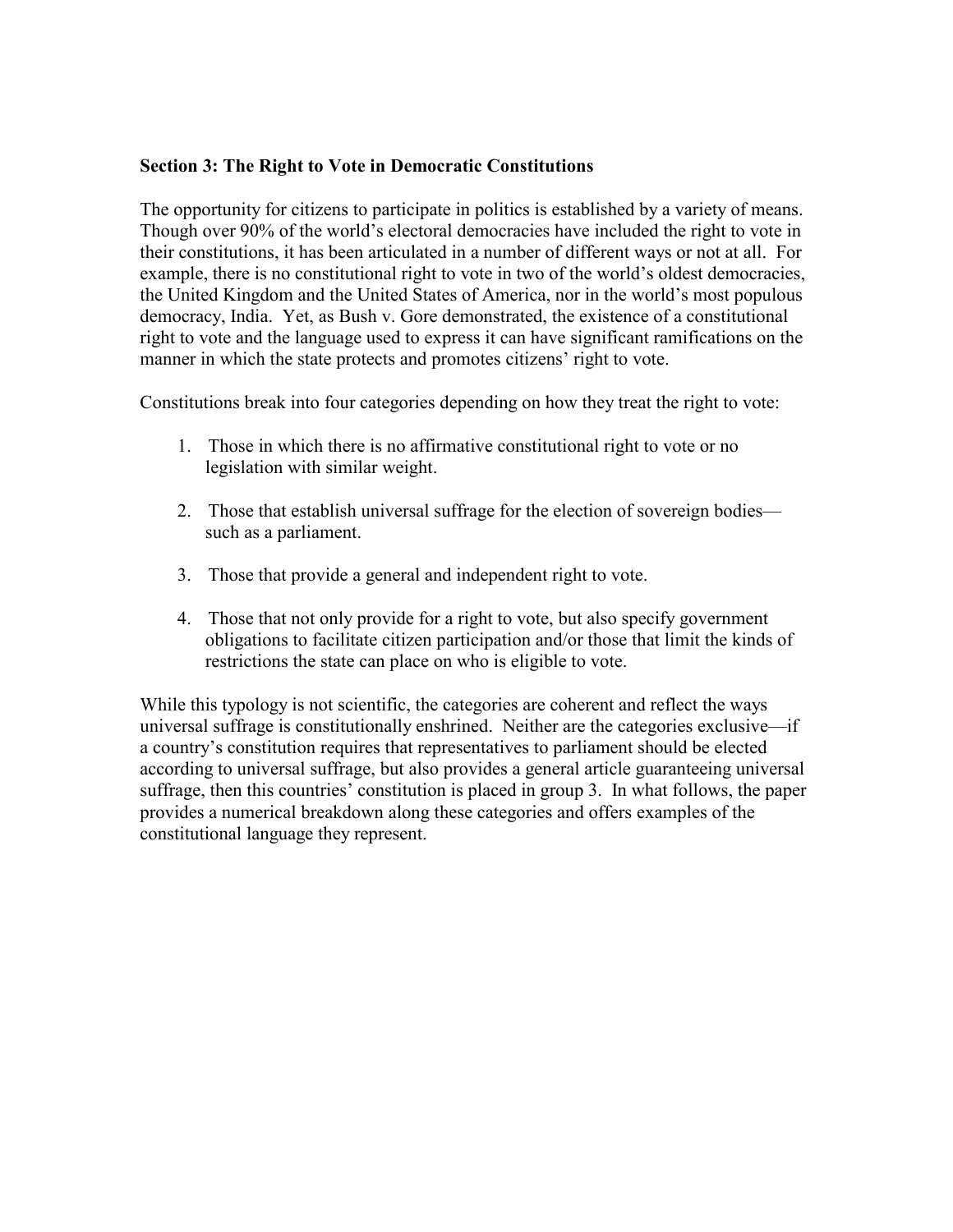

# No Right to Vote:

Eleven democracies have no explicit constitutional right to vote. Until they established their own constitutions, all of these countries but one were ruled by the Parliament of the United Kingdom or were territories of a country that was. The exception is Indonesia. Paradigmatic examples are the United Kingdom where there is no written constitution, and the United States.

#### Universal Suffrage for the Election of Sovereign Institutions

In many constitutions, the right to vote is not expressed as an individual right, but universal suffrage and secret elections are mandated for the fulfillment of positions in sovereign bodies, such as a legislature. The South Korean constitution is representative of these types of constitutions.

> Article 41: The National Assembly is composed of members elected by universal, equal, direct, and secret ballot by the citizens. Article 67: The President is elected by universal, equal, direct, and secret ballot by the people.

For these states, the existence of a right to vote for representatives in institutions other than those specified—for example state or local government—is left to the legal interpretative structure of that country.

#### General Right to Vote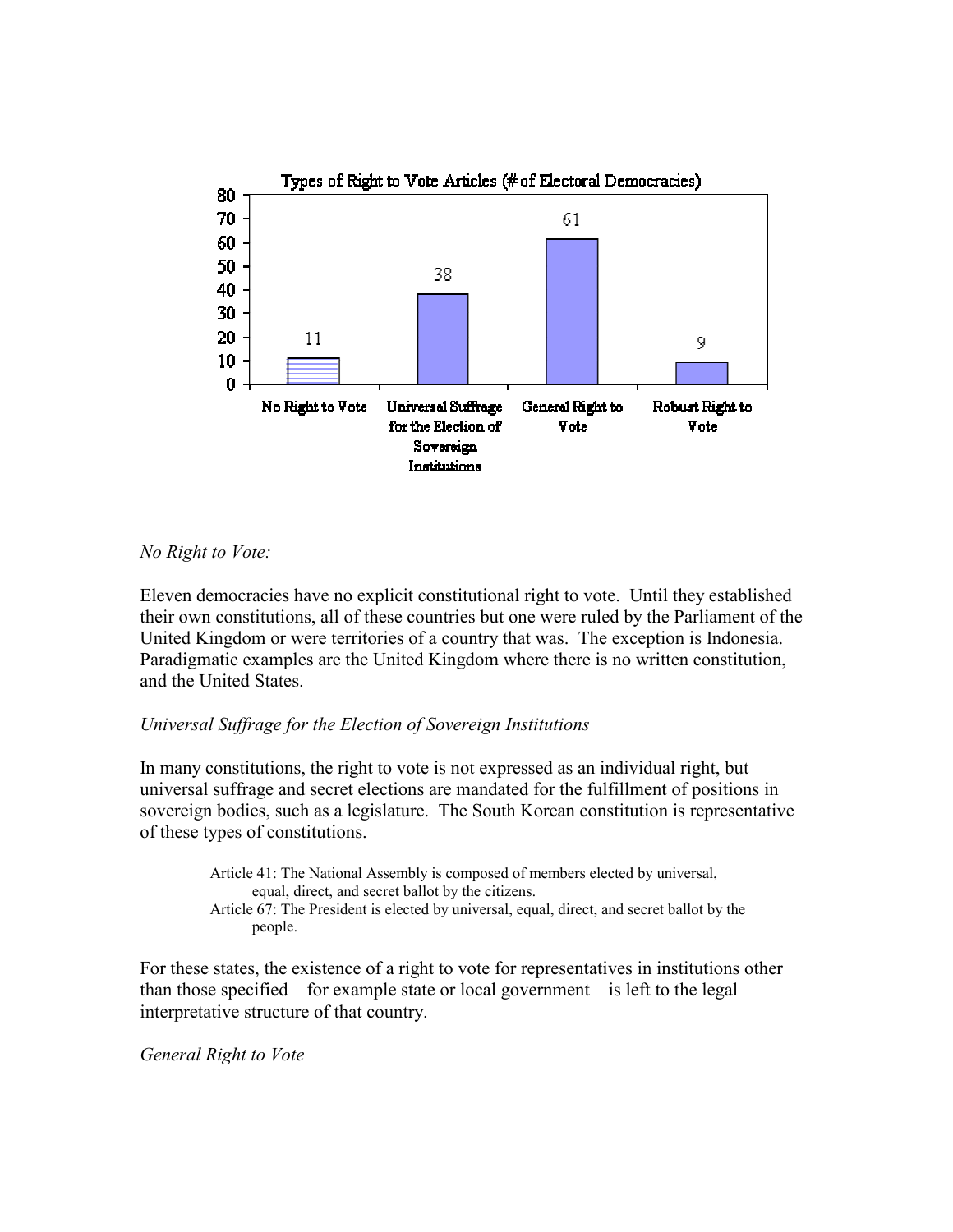A stand-alone right to vote is the international standard in democratic constitutions. A majority of the world's democratic constitutions have articles or clauses outlining citizens' entitlement to choose their representatives at all levels of government. Most of these constitutions have sections similar to Article 49 of the constitution of Portugal, which states:

All citizens who are over 18 years of age have the right to vote, except for the incapacities laid down in general law. The exercise of the right to vote is personal and constitutes a civic duty.

Other constitutions within this group specify that the tenets of universal suffrage should be extended to all elected positions. Bulgaria's constitution exemplifies such statutes.

|  |  | Article 10: All elections and national and local referendums shall be held on the basis of |  |  |
|--|--|--------------------------------------------------------------------------------------------|--|--|
|  |  | universal, equal, and direct suffrage by secret ballot.                                    |  |  |

Article 42: Every citizen above the age of 18, with the exception of those placed under judicial interdiction or serving a prison sentence, is free to elect state and local authorities and vote in referendums.

### Robust Right to Vote Provisions

Some constitutions go beyond asserting a right to vote by explicitly curbing the state's power to limit those who are eligible to vote. An example of this is Article 32 of the Peruvian Constitution. While the Peruvian constitution allows the suspension of the rights of citizenship—and thus the right to vote—it also constructs additional barriers against the winnowing of those eligible to vote. Article 32 states that:

Citizens enjoying their civil capacity have the right to vote. The vote is personal, equal, free, secret and obligatory until one is seventy years old. It is optional after this age. All acts that limit or prohibit citizens from exercising their rights are null and punishable.

Other constitutions, like that of Suriname, not only attempt to establish tests on the types of restrictions considered constitutional, but also establish the affirmative obligation of the state to promote electoral participation:

Article 54: The State is obliged to register those with voting rights and to convoke them to participate in the elections. The registration of the voters shall serve no other purpose. Those with a right to vote are obliged to cooperate with the registration of the electorate.

#### Constitutions which Incorporate International Human Rights Conventions

In addition to the type of guarantees just described, a number of Latin American and Eastern European constitutions such as Chile, Ecuador, the Czech Republic and Slovakia, grant ratified international human rights covenants constitutional or greater status in domestic law. As elaborated in the previous sections, the predominant international and regional human rights documents all establish a right to vote. Article 10 of the Czech constitution is indicative of the type of constitutions in which the right to vote is buttressed by a commitment to international norms: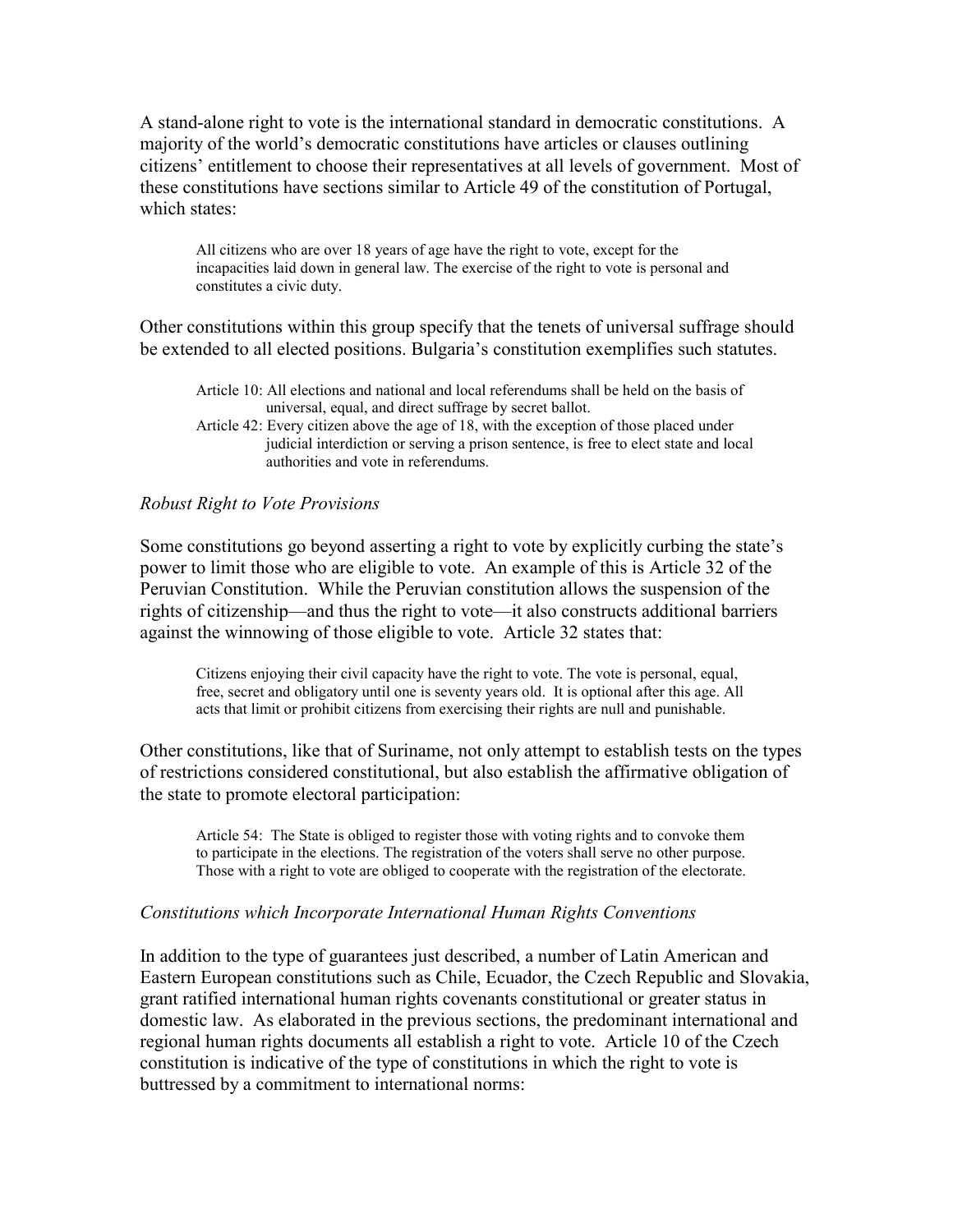Promulgated international agreements, the ratification of which has been approved by the Parliament and which are binding on the Czech Republic, shall constitute a part of the legal order; should an international agreement make provision contrary to a law, the international agreement shall be applied.

This type of constitutional clause, which is becoming more common, demonstrates the trend towards the acceptance of international standards of human rights—and thus the right to vote—as a standard component of domestic law.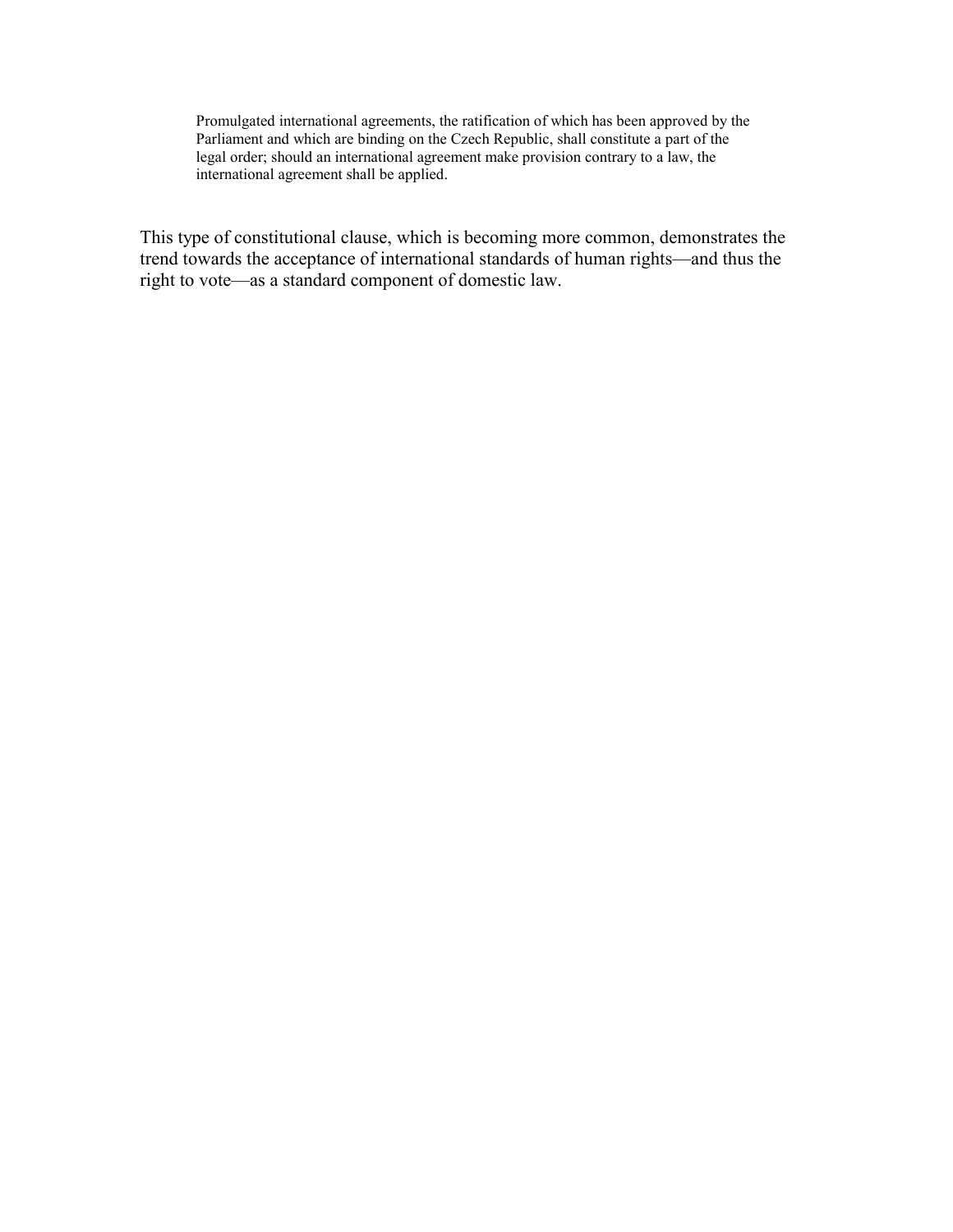#### Section 4: Limitations on the Right to Vote

The right to vote necessarily entails limitations on who can exercise that right. It is not uncommon for the limits to be embedded in the constitutions of electoral democracies. Beyond the paradigmatic examples of citizenship and age limits, constitutions often explicitly withhold the right to participate in elections from those who are deemed mentally incapable and/or from prisoners. The types of restrictions governments place on the right to vote fall into three general categories:

1) Restrictions based on community membership

Examples: citizenship, residence, language

2) Restrictions based on competence or autonomy

Examples: age, mental health

3) Restrictions as a form of punishment

Examples: imprisonment, voter fraud, treason

All three forms are evident in the constitutions of the world's electoral democracies. For example, Section 110 of the Thai constitution states:

A person under any of the following prohibitions on election-day is disfranchised:

- 1) being of unsound mind or of mental infirmity;
- 2) being a Buddhist priest, novice, monk or clergy;
- 3) being detained by a warrant of the Court;
- 4) being disfranchised by a judgment.

In addition to constitutional restrictions on the right to vote, almost forty percent of the constitutions surveyed allow for restrictions of universal suffrage to be determined through laws approved by the legislature. In general, a restriction established by a legislative act must still meet certain constitutional standards, e.g., be non-discriminatory in intent. Similarly, legislatures working under constitutions that do not explicitly permit them to limit the electorate, generally must follow a common constitutional guideline for regulating the rights established in the constitution. For example, the Canadian Charter of Human Rights and Freedoms stipulates that any of the rights and freedoms it sets out are "subject only to such reasonable limits prescribed by law as can be demonstrably justified in a free and democratic society." Thus, the Canadian parliament must meet this standard to restrict suffrage.

Finally, the court cases examined in the following section illustrate that the electorate is often reduced by electoral regulation, rather than by overt constitutional limitations. As is borne out by the two South African cases, the distinction between whether a law's intent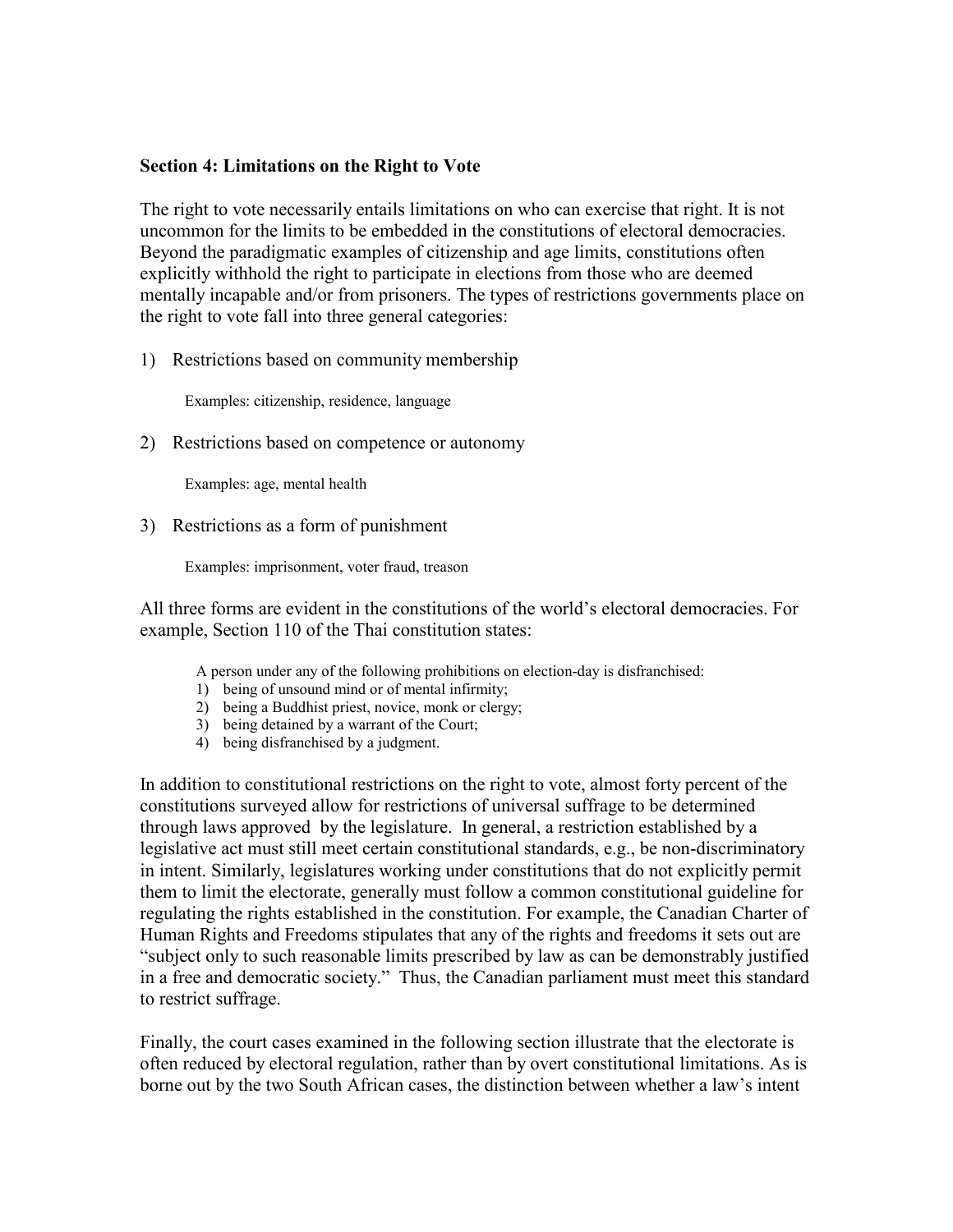is regulatory or exclusionary can have important ramifications on the level of scrutiny that high courts apply to that law.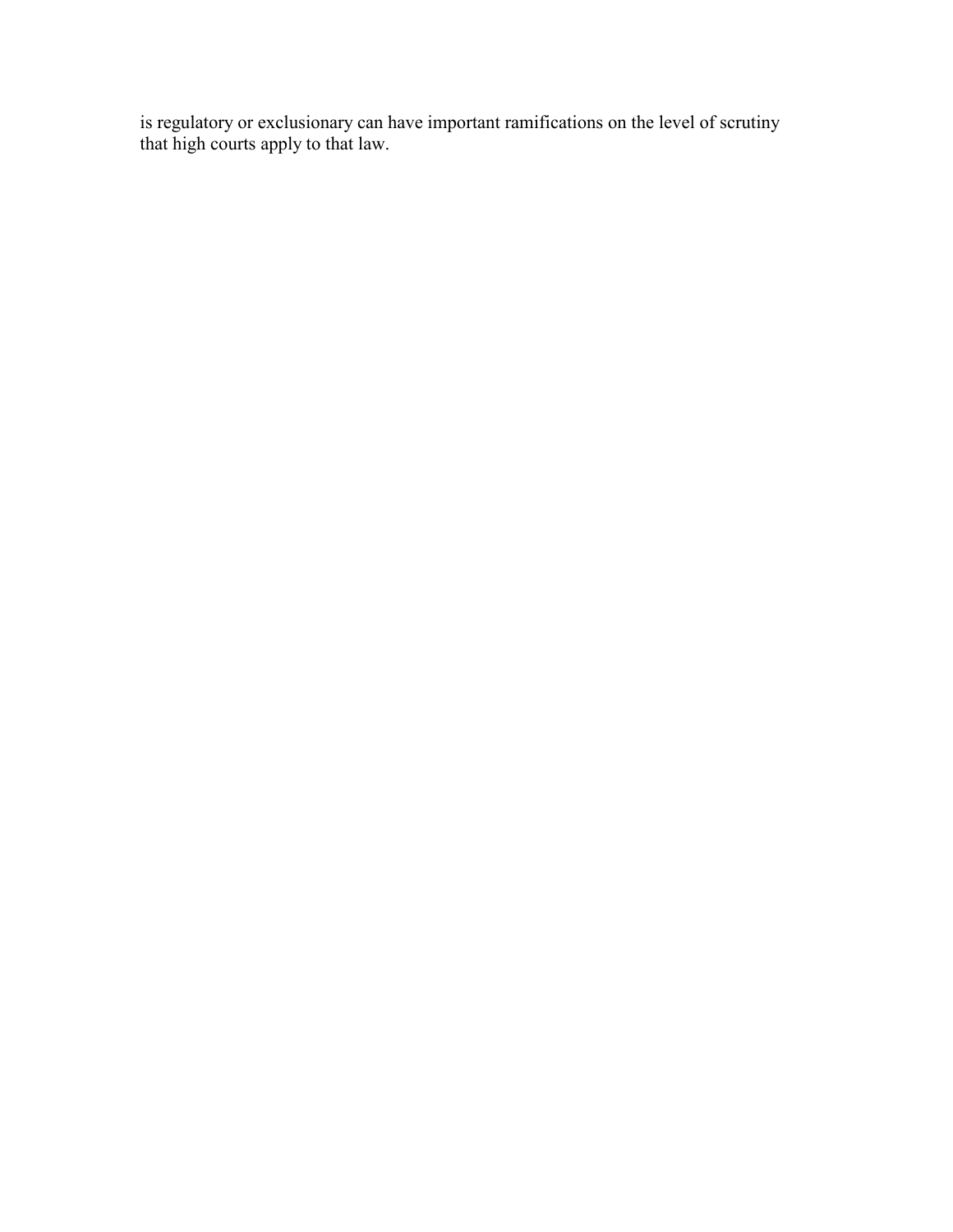# Section 5: Right to Vote Court Cases

The following section examines six rulings of three high courts: the Supreme Court of Canada, the Constitutional Court of South Africa, and the European Court for Human Rights. This brief survey is intended to provide insight into how these courts have interpreted the right to vote. Three broad conclusions stand out from this work:

• The Courts occupied different positions with respect to the deference owed to those responsible for regulating elections.

> The Canadian Court was the least deferential, and in the two cases examined, it was the most active in protecting and expanding citizens' right to vote.

 The South African court was skeptical of an administrative restriction of the right to vote, but gave a broader margin to the legislature to make rules concerning elections.

 The European Court was the most deferential of the three courts. Its deference is almost certainly a product of the fact that it hears cases concerning a wide variety of dissimilar, but still legitimate electoral systems. This trend may be indicative of how other international courts would interpret a right to vote statute which applies across a number of states.

- A key issue common to most of these cases was where the balance should be struck between regulations that ensure a free and fair election and the right of all citizens' to vote.
- Unless specified, a right to vote does not necessarily entail that each vote will have equal weight in the determination of electoral outcomes.

# Canada

Section 3 of the Canadian Charter of Rights and Freedoms states that "[e]very citizen of Canada has the right to vote in an election of members of the House of Commons or of a legislative assembly and to be qualified for membership therein." In the two cases examined here—Sauve v. Canada and Figueroa v. Canada—the Supreme Court of Canada explored the government's ability to limit the right to vote and fleshed out the content of the protection which the right to vote extends to electoral practice. The two cases examined were heard in the recent past—2003 and 2002, respectively. In both cases, the Court subjected the governments' efforts to regulate the right to vote to vigorous scrutiny and enhanced the protections entailed by the right to vote. In Sauve, the Court determined that prisoners' right to vote cannot be bluntly abrogated, and in Figueroa—which dealt with the regulation of political parties—the Court concluded that Section of 3 of the Charter extends beyond the act of voting and guarantees individuals the right to play a meaningful role in the electoral process.

Sauve v. Canada (2003)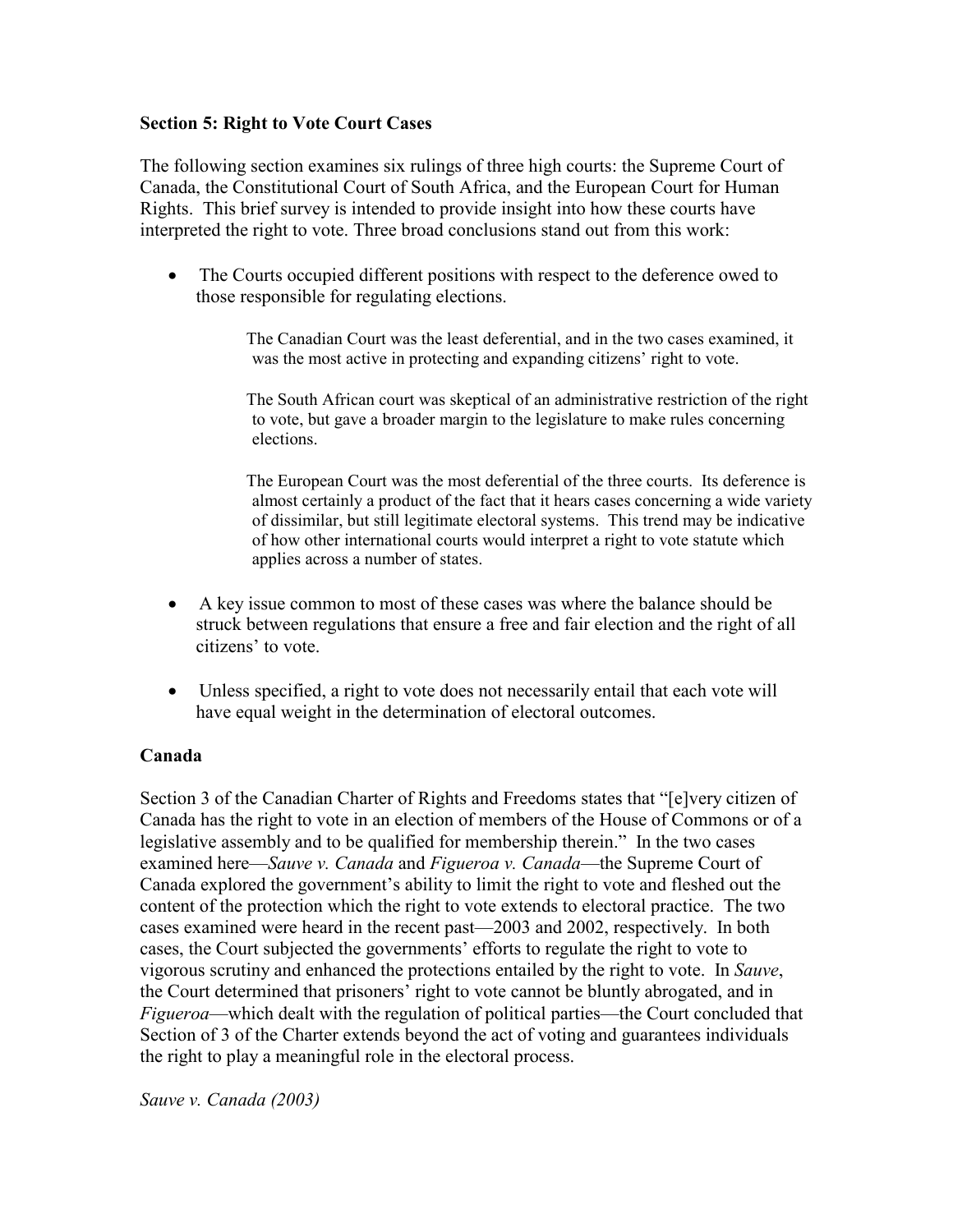In Sauve, the Supreme Court struck down Section 51(e) of the Canada Elections Act, which denied the right to vote to all inmates serving sentences of two years or more, as an unconstitutional infringement of the right to vote. The existence of an affirmative right to vote in the Canadian Charter of Rights and Freedom, however, had another striking impact on the course of the case. Rather than the petitioner having sole responsibility to demonstrate the unconstitutionality of the Act, it fell to the government to demonstrate the constitutional validity of its actions.

Before proceeding to the merits of the case, the Court considered whether it should defer to the will of the Parliament. The government and the dissenting opinion argued that debate over the legitimacy of denying the right to vote to penitentiary inmates was a matter of social and political philosophy. In such debates, they asserted, the Court owed deference to the political branch of government. The dissent stated that:

The decision before this Court is therefore not whether Parliament has made a proper policy decision, but whether or not the policy position chosen is an acceptable choice amongst those permitted under the Charter.

To emphasize this position, the dissent noted the variety of policies concerning prisoners' right to vote allowed by foreign courts interpreting their own democratic constitutions and treaties which guaranteed the right to vote. The majority rejected this line of reasoning. It held that the right to vote's status as a "fundamental" or "core democratic" right necessitated that attempts to limit it be met with "careful examination," not with judicial deference. The Court emphasized that:

[I]t is precisely when legislative choices threaten to undermine the foundations of participatory democracy guaranteed by the Charter that courts must be vigilant in fulfilling their constitutional duty to protect the integrity of the system.

Canada's Charter establishes two questions for consideration in cases regarding the rights enshrined within it: first, whether a right has been infringed, and second, whether the limitation was justified. In Sauve, the Court focused on whether the limitation was justified and, in particular, whether the restrictions were reasonable.

The Court focused on the reasonableness of the statute because the government conceded that it had impinged on the Charter. To justify this type of limitation the statute had to pass a double pronged test: first, the government had to show that the infringement achieved a constitutionally valid objective, and second, that its chosen means were reasonable. The government argued that it had two broad objectives in restricting a class of prisoners from voting: "(1) to enhance civic responsibility and respect for the rule of law; and (2) to provide additional punishment, or 'enhance the general purposes of the criminal sanction.'" Though skeptical of the constitutionality of such "[v]ague and symbolic objectives," the Court concluded that these aims could—in theory—be advanced as suitable objectives for the Government to restrict fundamental rights. Accordingly, the Court moved on to consider the reasonableness of the limitations.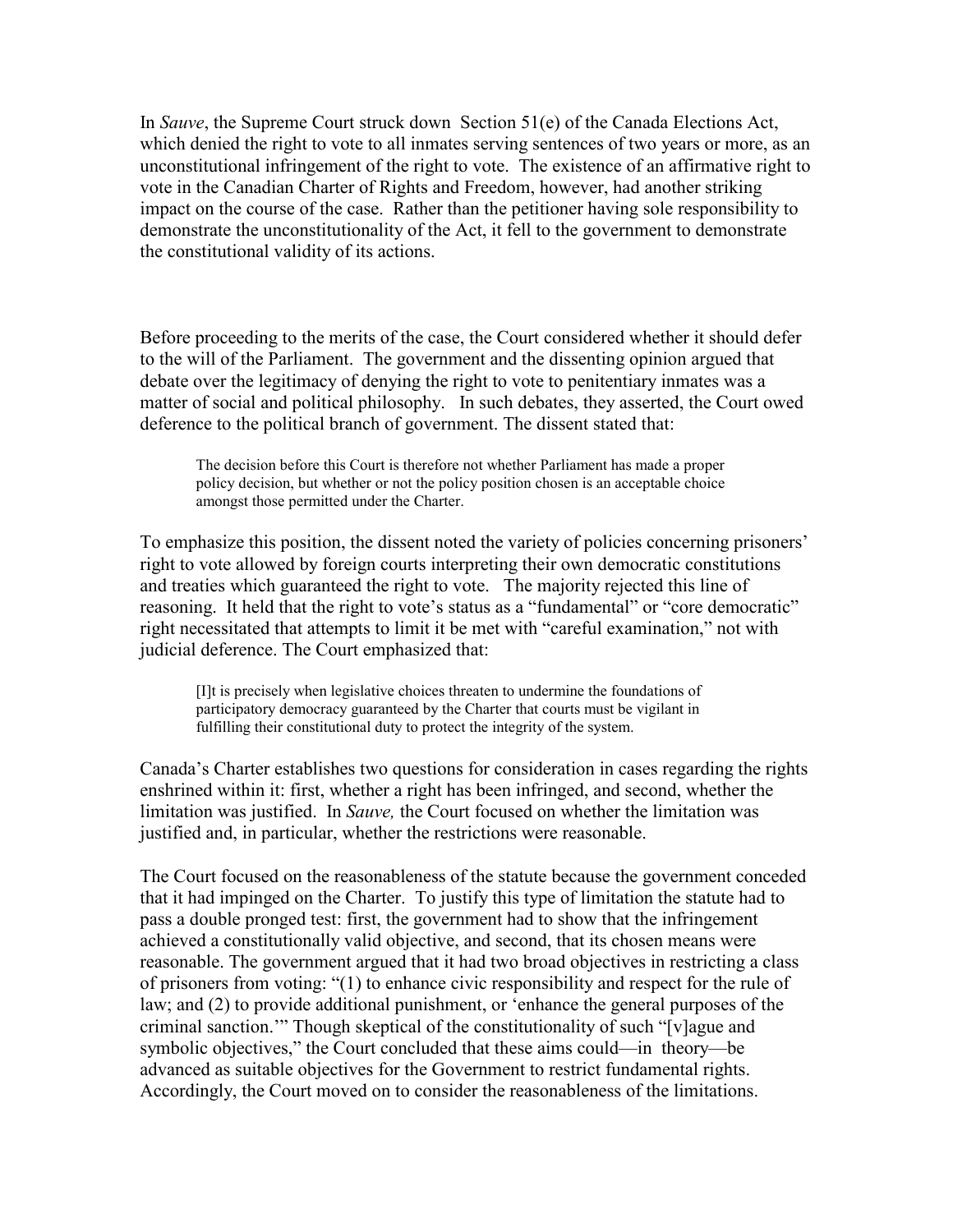The majority held that the limitations imposed by the government did not advance the government's stated aims (rational connection test), that the denial went further than reasonably necessary to achieve its objective (the minimal impairment test), and that the overall benefits of the measure did not outweigh its negative impacts (the proportionate effect test). With regard to a rational connection between the means and the aims of the Government, the Court rejected—what it considered to be a premise of the government's argument—that: "voting is a privilege that the government can suspend." The Court held:

[t]he right of all citizens to vote, regardless of virtue or mental ability or other distinguishing features underpins the legitimacy of Canadian democracy and Parliament's claim to power. A government that restricts the franchise to a select portion of citizens is a government that weakens its ability to function as the legitimate representative of the excluded citizen, jeopardizes its claim to representative democracy, and erodes the basis of its right to convict and punish lawbreakers.

Removing the right to vote from prisoners would not augment the value society placed on the vote, or deepen criminal penalties, but would rather further undermine society's respect for the right to vote and felons' connection to society. The Court distinguished between youth restrictions (e.g. to vote one must be 18) and restrictions on prisoners. In the first case, Parliament was making a universal distinction based on experience; in the second, "it was making a decision that some people, whatever their abilities, are not morally worthy to vote—that they do not 'deserve' to be considered members of the community." In addition, because the act was neither tailored to the acts, nor the circumstances of the individual offender, the Court held that the law's retributive and denunciatory effects were arbitrary in effect. Thus, it rejected the government's case on the basis of its failure to satisfy the rational connection test.

Because the Court held that the punishment was not rationally connected to the aim, it did not follow into great depth either the minimal impairment or proportional effect tests. It did note, however, that because of the arbitrariness of the law, it was likely to fail these tests, as well. Finally, it bears noting that the Court was particularly concerned with the disproportionate impact the law would have on the disadvantaged Aboriginal population, who are overrepresented in the Canadian prison system.

# Figueroa v. Canada

The judgment in *Figueroa v. Canada* is of particular interest because the Court held that the laws and policies of the government must meet the explicit standard established in Section 3 and the standard established by its purpose. A significant portion of the judgment in *Figueroa* was devoted to defining the purpose of Section 3—the right to vote section—of the Canadian charter. The purpose was established as "the right of each citizen to play a meaningful role in the electoral process, whatever the process might be."

At issue in this appeal was the requirement that a political party nominate candidates in at least 50 electoral districts to obtain and then to retain, registered party status. Registered party status entailed both obligations and benefits. In Figueroa, the Court only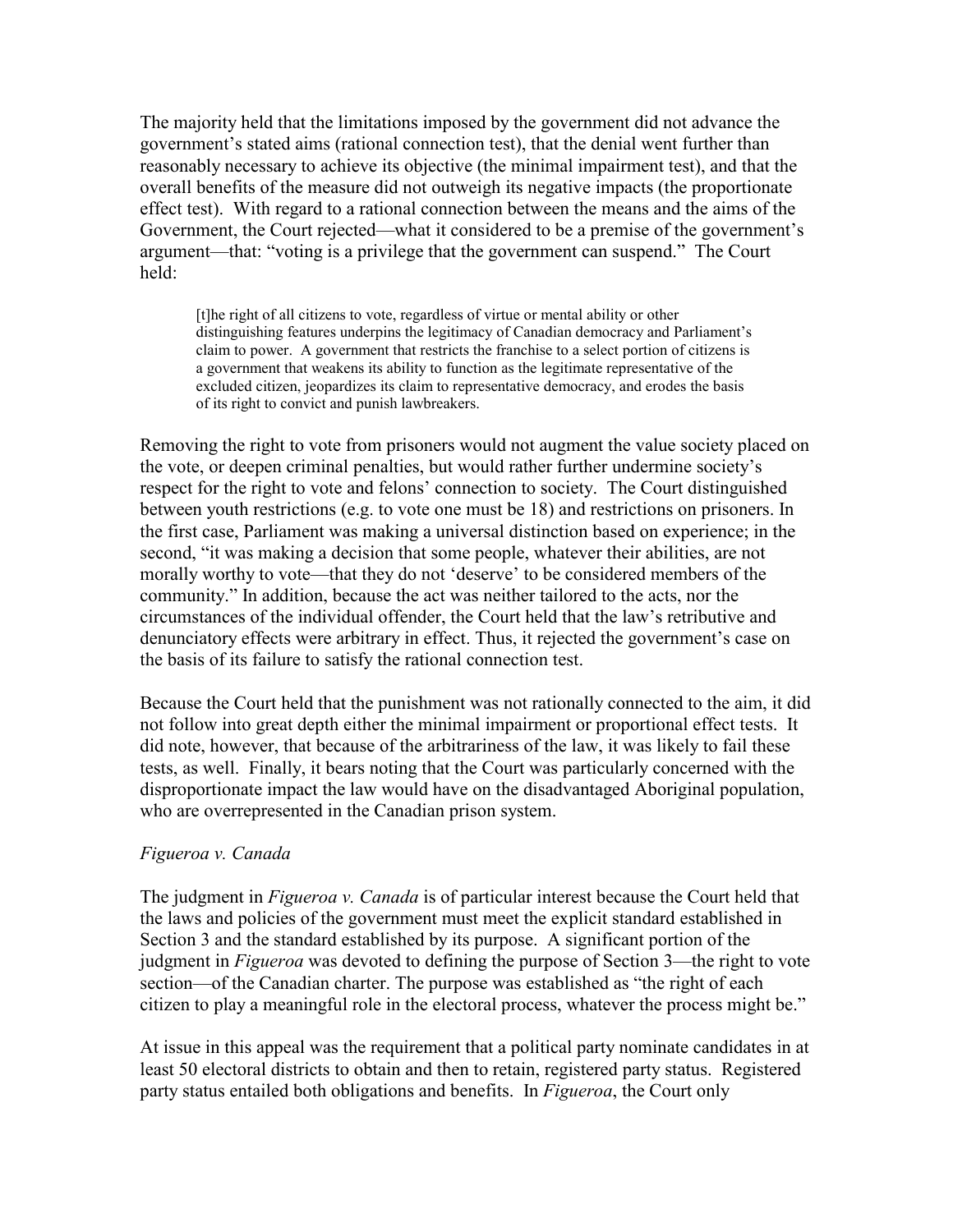considered: "the right of a political party to issue tax receipts for donations received outside the election period, the right of a candidate to transfer unspent election funds to the party (rather than remitting them to the government), and the right of a party's candidates to list their party affiliation on the ballot papers." The majority set itself two tasks in determining whether the 50-candidate threshold violated S.3. : first, to define the purpose of Section 3 and, second, to evaluate whether the 50-candidate threshold abrogated that purpose. The majority found that the threshold did violate the charter. Thus, it also had to determine whether the violation was justified. The Court found that the threshold was not constitutionally justified.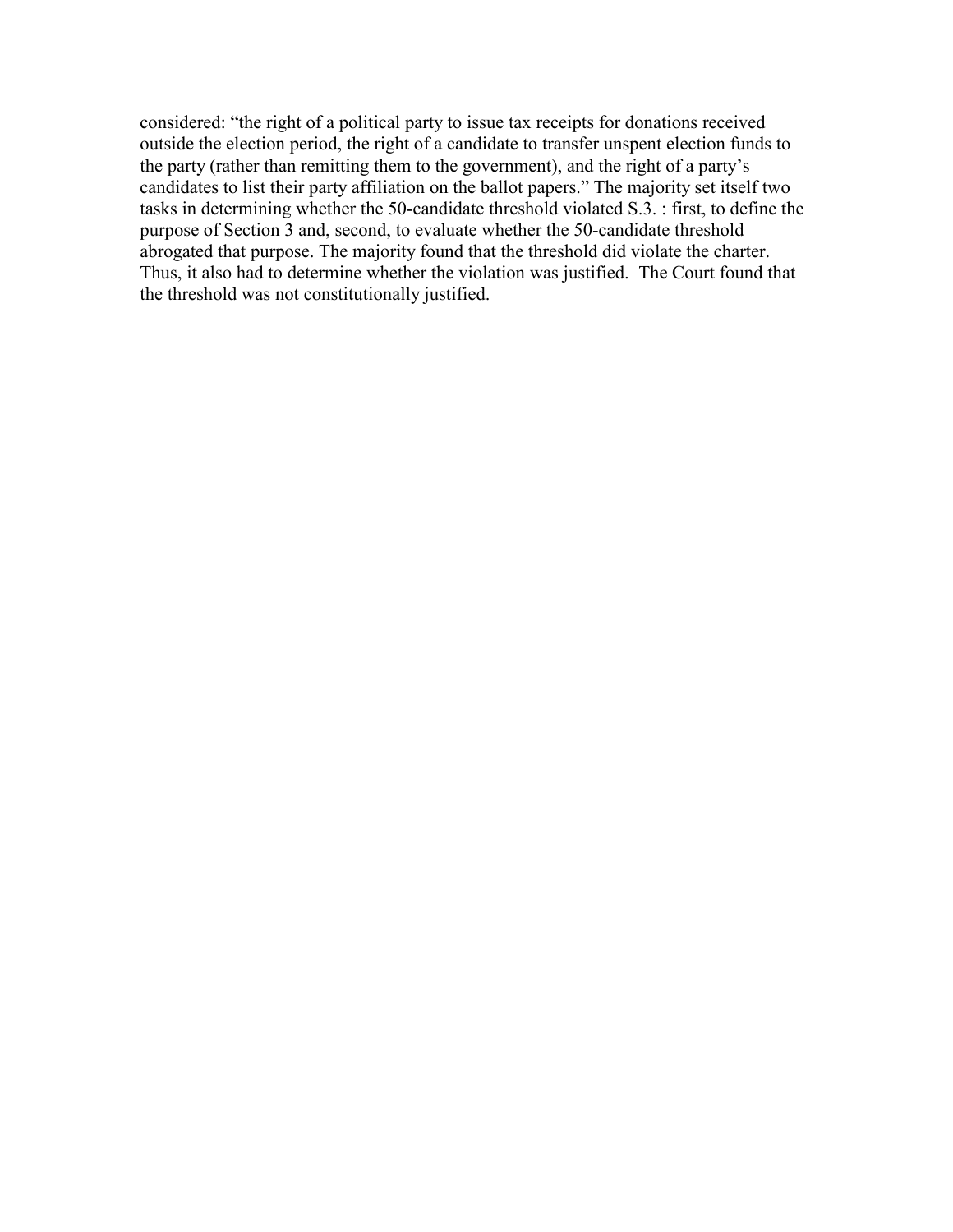While establishing the purpose of Section 3, the Court noted that as the section is written, it is relatively narrow in granting citizens no more than the "bare right to vote and to run for office in the election of representatives of the federal and provincial legislative assemblies." But Charter analysis, the Court argued, requires courts look beyond the words of the section to its scope. To determine the scope, "courts must adopt a broad and purposive approach that seeks to ensure that duly enacted legislation is in harmony with the purposes of the Charter" The majority referred to a previous case, Haig v. Canada [1993], in which the Court held that:

the purpose of s. 3 of the Charter is not equality of voting power per se, but the right to "effective representation." Ours is a representative democracy. Each citizen is entitled to be represented in government. Representation comprehends the idea of having a voice in the deliberations of government as well as the idea of the right to bring one's grievances and concerns to the attention of one's government representative.

In *Figueroa*, "effective representation" was interpreted to mean more than a right to effective representation in a legislative assembly, but also a right to participate. The right to vote, the Court held, had an intrinsic value independent of the outcome of elections. [are those words yours or can they be fairly imputed to the Court?] Effectively the Court expanded the protection of the Constitution to include a right to "effective representation"—which constituted, in effect, the right to play a "meaningful role" in the selection of elected representatives.

The dissent distinguished between the issues at stake in Sauve—a case involving a literal prohibition of the Charter—and those at stake in *Figueroa*—a case dealing with legislation that affects the conditions under which the citizens vote or run for an election. The majority held, however, that the only difference was that in considering questions about electoral conditions, the Court had to examine the broader social or political context of the legislation. Further, the Court rejected the argument that the collective interest in the aggregation of political preferences ought to be balanced against the individual right to meaningful political participation. Collective interests advanced by the electoral system did not rise to the level of constitutional status.

Having determined the purpose of Section 3, the Court held that the 50-candidate threshold interfered with the right of citizens to play a meaningful role in the electoral process. To come to this determination the Court answered two questions. First, do the members and supporters of small political parties play a meaningful role in the electoral process? And, if so, do the restrictions contained in the law infringe on their ability to play that role? In terms of the first question the Court ruled that political party's ability to make a valuable contribution to the electoral process was not limited to its capacity to offer a genuine governmental option. Rather, political parties were held to enhance the meaningfulness of individual participation. The Court emphasized that parties were especially important in ensuring that the ideas and opinions of their members and supporters were effectively represented.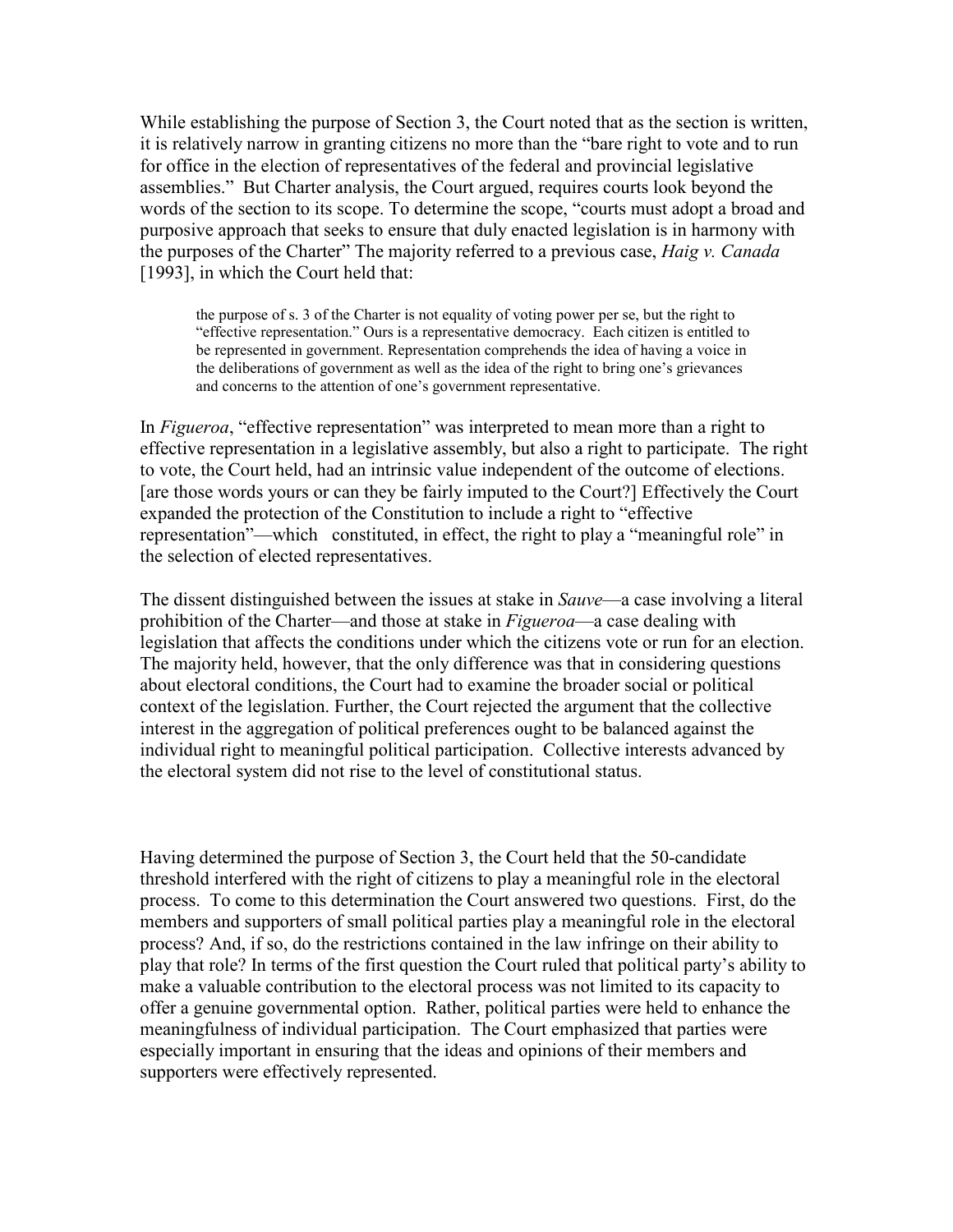As to the second question, the Majority distinguished between restrictions that impacted all political parties—which might withstand constitutional attention—and those that "bestow a benefit upon some political parties, but not others"—which require scrutiny. The Court saw the legislation under consideration falling into the second category and judged it to be unable to withstand constitutional scrutiny. Accordingly, the Court held that each of the three restrictions under consideration restricted the ability of parties to facilitate meaningful participation by individuals.

Finally, as in *Sauve*, the Court had to consider whether the limitation was reasonable and demonstrably justifiable in a free and democratic society. The government offered three goals to defend the limitation of Section 3: first, "to improve the effectiveness of the electoral process;" second, "to protect the integrity of the electoral financing regime;" and, third, "to ensure that the process is able to deliver a viable outcome for our form of responsible government." The Court was skeptical of all of these claims and ultimately ruled that "[l]egislation that violates Section 3 for [these purposes] does great harm to both individual participants and the integrity of the electoral process…[given the government's claims] it is impossible to conclude that the legislation is justifiable in a free and democratic society."

# South Africa

Within the span of two weeks in 1999, the Constitutional Court of South Africa handed down two critical decisions interpreting the meaning of the right to vote in South Africa: August and Another v. Electoral Commission and Others; and New National Party of South Africa v. Government of the RSA and Others. Both decisions—authored by Justices Sachs and Yacoob, respectively—struggle with the particular challenges posed by the interpretation of a relatively new constitution adopted by a nation with a stillpalpable legacy of oppression. Because the cases revolved around a constitutional right to vote, and in the South African system the Constitutional Court is empowered to rule on the constitutionality of legislative acts some of the cases were heard prospectively (.i.e. before the elections). The South African constitution grants the Court the authority to judge the constitutionality of Acts of Parliament. Such cases can be directly brought to the Court by the President, or a Member of Parliament, or cases can be referred to the Court by high courts which have been petitioned by any person. In *August*, the Court's judgment effectively expanded the electorate—the Court ruled that in the absence of legislation excluding imprisoned citizens from the electorate, the Electoral Commission (the commission) had a reasonable obligation to insure that prisoners had the opportunity to vote. The Court stated "the right to vote by its very nature imposed positive obligations upon the legislature and the executive….Rights may not be limited without justification and legislation dealing with the franchise must be interpreted in favour of enfranchisement rather than disenfranchisement."

In New National Party, the Court considered a requirement—established by parliamentary legislation—that voters present a particular form of identification in order to vote. Though the requirement was likely to disenfranchise a significant portion of the eligible population, the Court ruled that it was constitutional. Legislation regulating an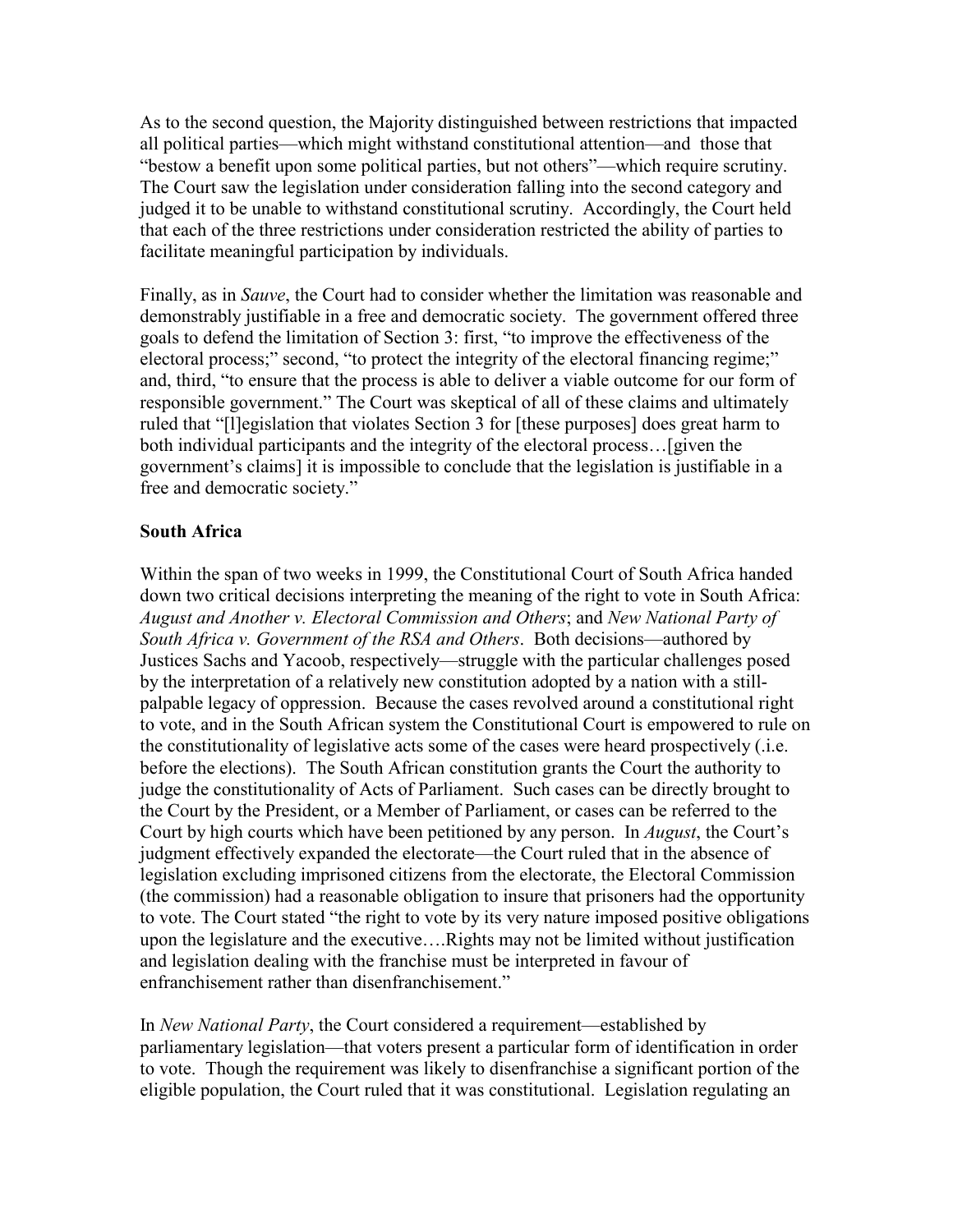election, the majority held, need only be rationally connected to a legitimate governmental purpose to be constitutional. Accordingly, the restrictive, but rational requirement was upheld. Examined together, these two rulings demonstrate that in the case of South Africa, while the right to vote places a substantial onus on government agencies to protect and facilitate citizens voting, the legislature still commands a broad area of authority within which to regulate—and even limit—the electorate.

# August and Another v. Electoral Commission and Others

August concerned two applicants: the first, a sentenced prisoner convicted of fraud; the second, a prisoner awaiting trial for fraud. They had approached the commission to ensure that they—and all other prisoners—would be allowed to register as voters on the national voting rolls and to vote in general elections. The chief electoral officer of the commission responded that the commission had made no arrangements to allow prisoners to vote in the forthcoming election.

The 1996 constitution of the Republic of South Africa provides that one of the principles on which the state is founded is "[U]niversal adult suffrage" and "a national common voters roll." It guarantees that "[e]very adult citizen has the right…to vote in elections for any legislative body established in terms of the Constitution, and to do so in secret." The Constitution contains no explicit provisions allowing for laws which disqualify citizens from voting. Thus, if Parliament seeks to limit the franchise it must meet the tests applied to all prospective changes to the Bill of Rights. Such modifications must be generally applicable and reasonable, and justified in a society based on human dignity, equality and freedom. As of 1999, Parliament had not limited the right to vote of prisoners. The 1998 Electoral Act specified that South African citizens needed to apply for registration "only for the voting district in which that person is *ordinarily resident* [my emphasis]." In addition, the Act detailed the special obligations of the commission with regard to persons who find it impossible to appear in person at voting stations. Neither the Constitution, nor the 1998 Electoral Act expressly mentioned the voting status of prisoners.

The petitioners' case was initially considered by the Transvaal Provincial Division of the High Court. The Transvaal court ruled that under the Constitution prisoners did have the right to vote. The Court held, however, that:

[i]f a person does something which deprives him or her of the opportunity to vote the [commission]...cannot be held responsible. An example is a person who specifically decides not to register because he does not want to vote, also a person who is on vacation and decides not to return to his ordinary place of residence for the purpose of voting. The predicament in which the first and second applicants and all other prisoners, sentenced and unsentenced, find themselves, is of their own making. They have deprived themselves of the opportunity to register and or to vote.

The Transvaal court—noting the logistical difficulty and expense of allowing prisoners to vote—argued that special measures should only be made to accommodate voters whose predicament was not of their own making.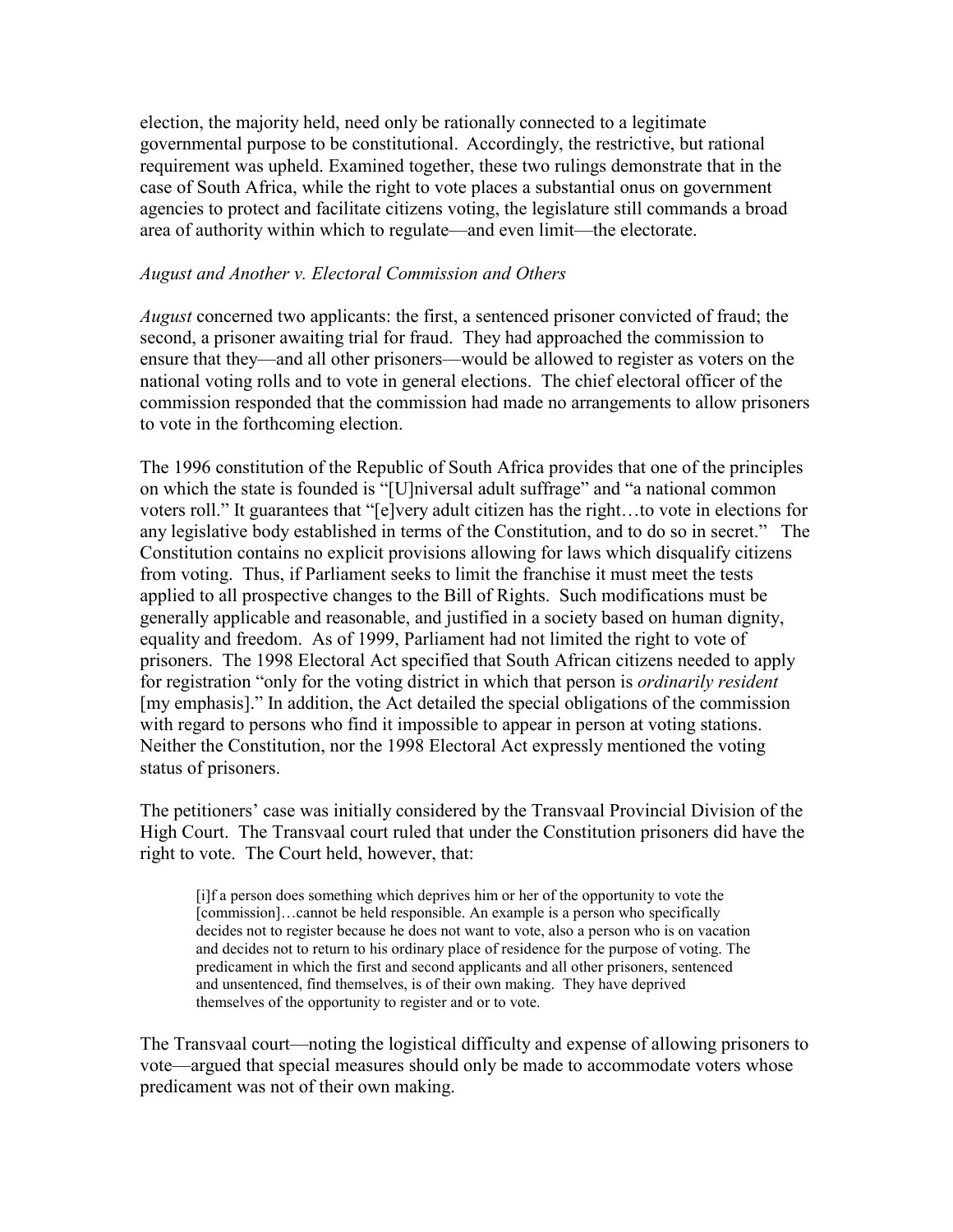The Constitutional Court overturned this ruling. It based its decision on the fundamental importance of the right to vote. The Court found that prisoners should not be deprived directly or indirectly—of personal rights which had not been taken away by law. The Court held that:

[u]niversal adult suffrage on a common voter roll is one of the foundational values of our entire constitutional order. The achievement of the franchise has historically been important both for the acquisition of the rights of full and effective citizenship by all South African regardless of race, and for the accomplishment of an all embracing nationhood. The universality of the franchise is important not only for nationhood and democracy. The vote of each and every citizen is a badge of dignity and personhood. Quite literally, it says that everybody counts. In a country of great disparities of wealth and power it declares that whoever we are, whether rich or poor, exalted or disgraced, we all belong to the same democratic South African nation; that our destinies are intertwined in a single interactive polity. Rights may not be limited without justification and legislation dealing with the franchise must be interpreted in favour of enfranchisement rather than disenfranchisement.

Whether prisoners retained the right to vote was not in dispute in this case. Whether they could exercise it was disputed. To reach its verdict, the majority relied on ruling on a similar question by the US Supreme Court. In  $O'$ Brien v. Skinner, the US Supreme Court ruled that prisoners' votes were of the same weight as others. Special consideration should be given to them as with any other citizen who finds it impossible to appear in person at voting stations. "Parliament cannot by its silence" the US Court held, "deprive any prisoners of the right to vote. Nor can its silence be interpreted to empower or require the Commission or this Court to decide which categories of prisoner, if any, should be deprived of the vote." The South African Court rejected the argument that allowing prisoners to vote posed special hardships on the commission. The commission's intention to make no effort to allow prisoners to vote amounted to an unconstitutional deprivation of their right to vote.

# New National Party of South Africa v Government of the RSA and Others

The Constitutional Court's ruling in *New National Party* explored the tension between reasonable regulation of elections and the sanctity of universal suffrage. Twelve days after ruling on August, the Court released its determination on the constitutionality of an electoral regulation—established by Parliament—that appeared likely to disenfranchise up to 10% of eligible voters. Parliament required voters to have an identity card with a bar- coded identification number. The applicant sought for this regulation to be deemed unconstitutional on the grounds that it contravened citizens' right to vote.

The appellant—the New National Party of South Africa—argued that this requirement was unconstitutional because Parliament had not established an effective mechanism for ensuring that all citizens would be able to vote. At the time of the Court ruling one in en members of the electorate did not hold one of these cards. Many of those who had not applied for the card were not aware of the need to have it. A disproportionate number of the disenfranchised hailed from rural areas. Half of these people held other forms of identification—recognized by the state with regard to other matters—but would still not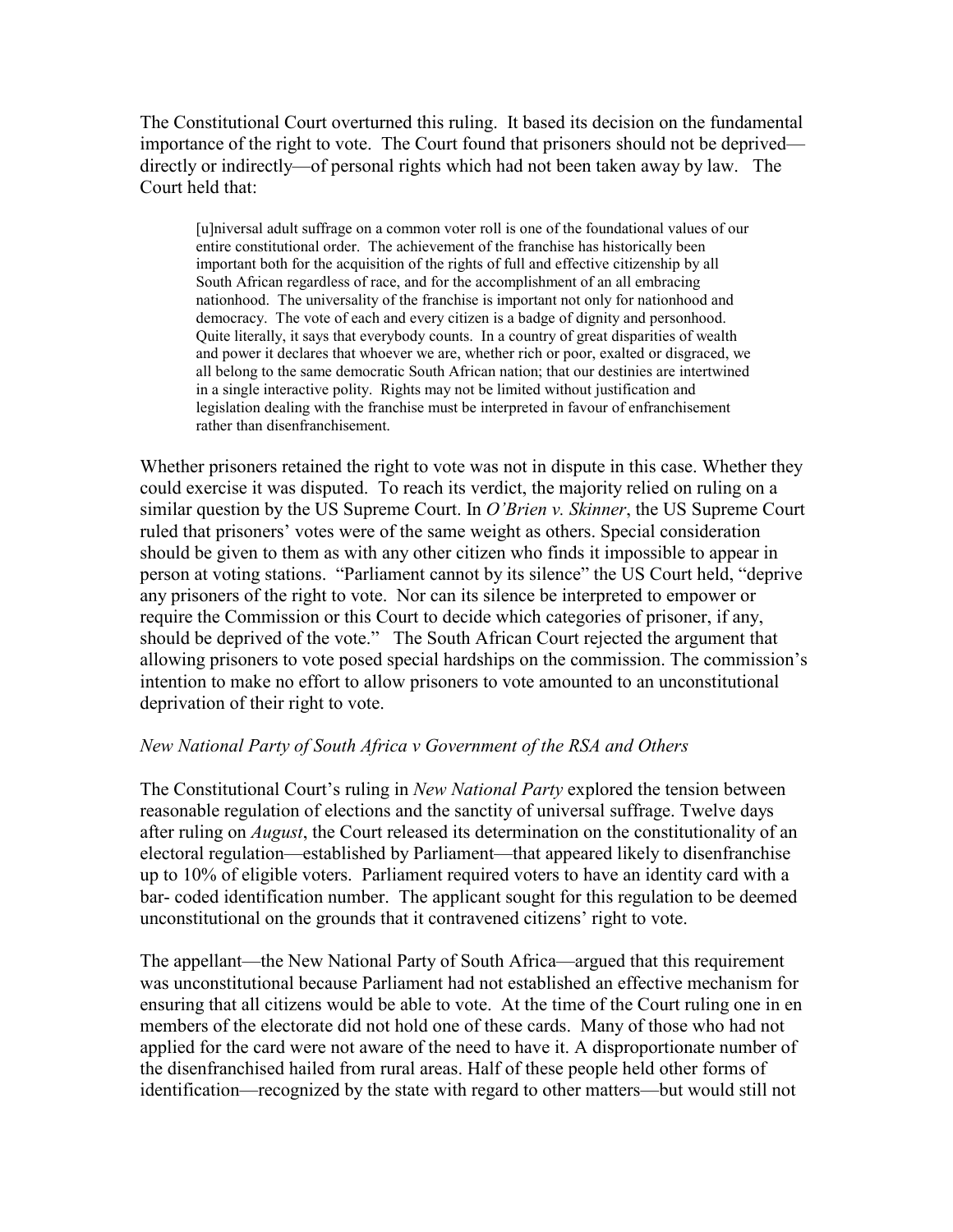be allowed to vote. Further, the Commission had informed Parliament that the government would be hard pressed to produce enough new identification cards in time for the election

The majority held that New National Party fundamentally differed from August because "the alleged disenfranchisement is said to arise from the terms of the statute and not from the acts or omissions of the agency charged with implementing the statute." Accordingly, the Court ruled that it was Parliament's responsibility to insure that a measure was a reasonable and it was the Court's responsibility to determine whether an act was "rationally connected to a legitimate government purpose [my italics]." The act was deemed rational because the regulation of elections gives content to the right to vote. Though some might be disenfranchised, id cards with a barcode served a particular rational purpose: they made it easier for election workers to determine who voted and provide a standard mode of identification.

In addition to the rationality of the statute, the majority held that Parliament's legislation must not infringe on fundamental rights enshrined in the constitution. The juridical test determined to be appropriate for this question was to examine whether Parliament had insured that people who would otherwise be eligible to vote were able to do so if they wanted to vote and if they took reasonable steps in pursuit of the right to vote. The Court ruled that Parliament met this test through the provisions it made to make voters aware of requirement and to provide them with id's. As the regulation was not on its face discriminatory—thought it arguably was in effect—the Court upheld the regulation.

In her dissenting opinion in *New National Party*, Justice O'Regan applied the logic contained in August to determine the constitutionality of Parliament's id requirement. O'Regan argued that the right to vote imposes a positive obligation on the government "to take positive steps to ensure that the right is fulfilled." Accordingly, she argued that the number of citizens without the necessary ID demonstrated that Parliament had not taken adequate steps to facilitate the fulfillment of the right to vote. She further argued that:

Regulation, which falls short of prohibiting voting by a specified class of voters, but which nevertheless has the effect of limiting the number of eligible voters needs to be in a reasonable pursuance of an appropriate government purpose. [my emphasis]

While O'Regan recognized the essential value of regulation to a free election, she held that priority ought to be placed on enfranchisement and thus the regulation should have been struck down as unconstitutional. The majority, however, rejected O'Regan's reasonableness test.

# European Court of Human Rights

The European Court of Human Rights has jurisdiction over a number of states with a broad variety of legitimate electoral laws and processes. The Court's purview extends over countries with first-past-the-post, proportional, and ethnic systems of representation. In appreciation of the special challenge posed by the diversity of political systems in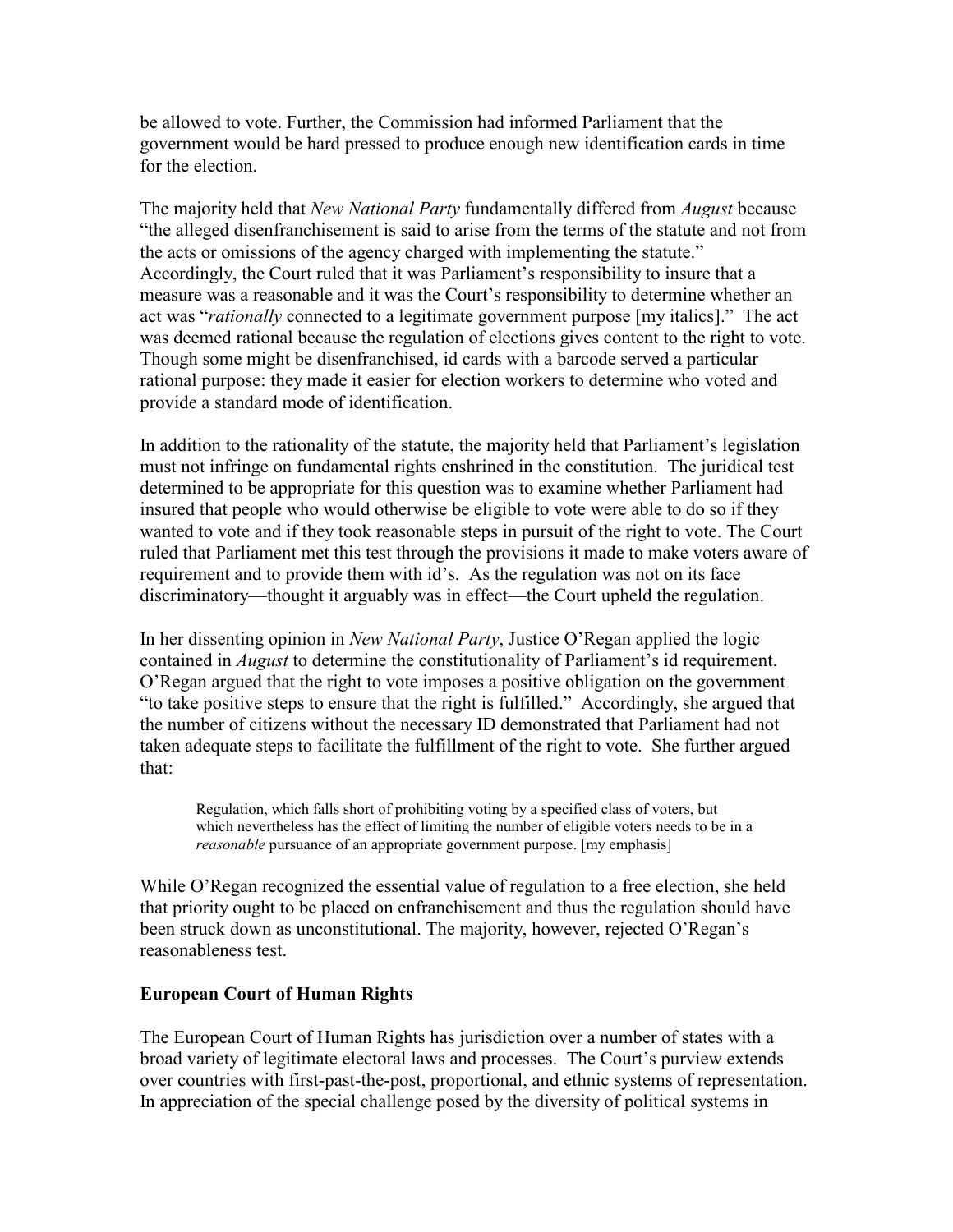Europe, the Court has recognized the necessity of granting contracting states "a wide margin of appreciation" when determining whether particular policies are in breach of Article 3 of Protocol No. 1 (P3-1). The article states that:

[t]he High Contracting parties undertake to hold free elections at reasonable intervals by secret ballot, under conditions which will ensure the free expression of the opinion of the people in the choice of the legislature.

In the two cases examined here—Mathieu-Mohin and Clarfayt v. Belgium and Matthews v. The United Kingdom—the Court sought to define the kinds of electoral practices and effects that fall within the Court's purview . In the precedent setting *Mathieu-Mohin* which was the Court's first case concerning the right to vote—the majority established the following test:

it is for the court to determine...that conditions do not curtail the rights in question to such an extent as to impair their very essence and deprive them of their effectiveness; that they are imposed in pursuit of a legitimate aim; and that the means employed are not disproportionate…In particular, such conditions must not thwart 'the free expression of the opinion of the people in the choice of the legislature.'

The test's vague language—which refers to the "essence" of the right to vote and the free expression of the people—allows for broad conceptions of democratic practice to be considered legal. Consideration of whether statutes are consistent with a broad conception of democratic practice has subsequently been at the heart of the Court's jurisprudence.

# Mathieu-Mohin and Clefayt

In Mathieu, the Court established five parameters to guide its consideration of applications concerning P3-1. First, as mentioned previously, though P3-1 makes no explicit mention of the individual, the protocol does give rise to individual rights and freedoms. Second, the Court noted that the right to vote was not absolute, but that limitations established by states were subject to the test described above. Third, the Court specified that P3-1 applied only to the legislature, or at least one its chambers, and was to be "interpreted in light of the constitutional structure of the State in question." Fourth, contracting states were under no obligation to introduce specific systems of election or representation and states were due a "wide margin of appreciation" on these matters. Fifth, the "conditions which will ensure the free expression of the people" was interpreted to mean "the principle of equality of treatment of all citizens in the exercise of their right to vote and their right to stand for elections." Despite this reading, the Court was of the opinion that P3-1 did not mandate that all votes necessarily have the same weight with respect to the outcome of an election or that all candidates were entitled to an equal chance of victory.

The case under the Court's consideration concerned the legality of the Belgian system of governance. Belgium had established a number of overlapping legislative bodies to accommodate the political demands of its Dutch, French and German speaking populations. The case was brought to the Court by two applicants—both were French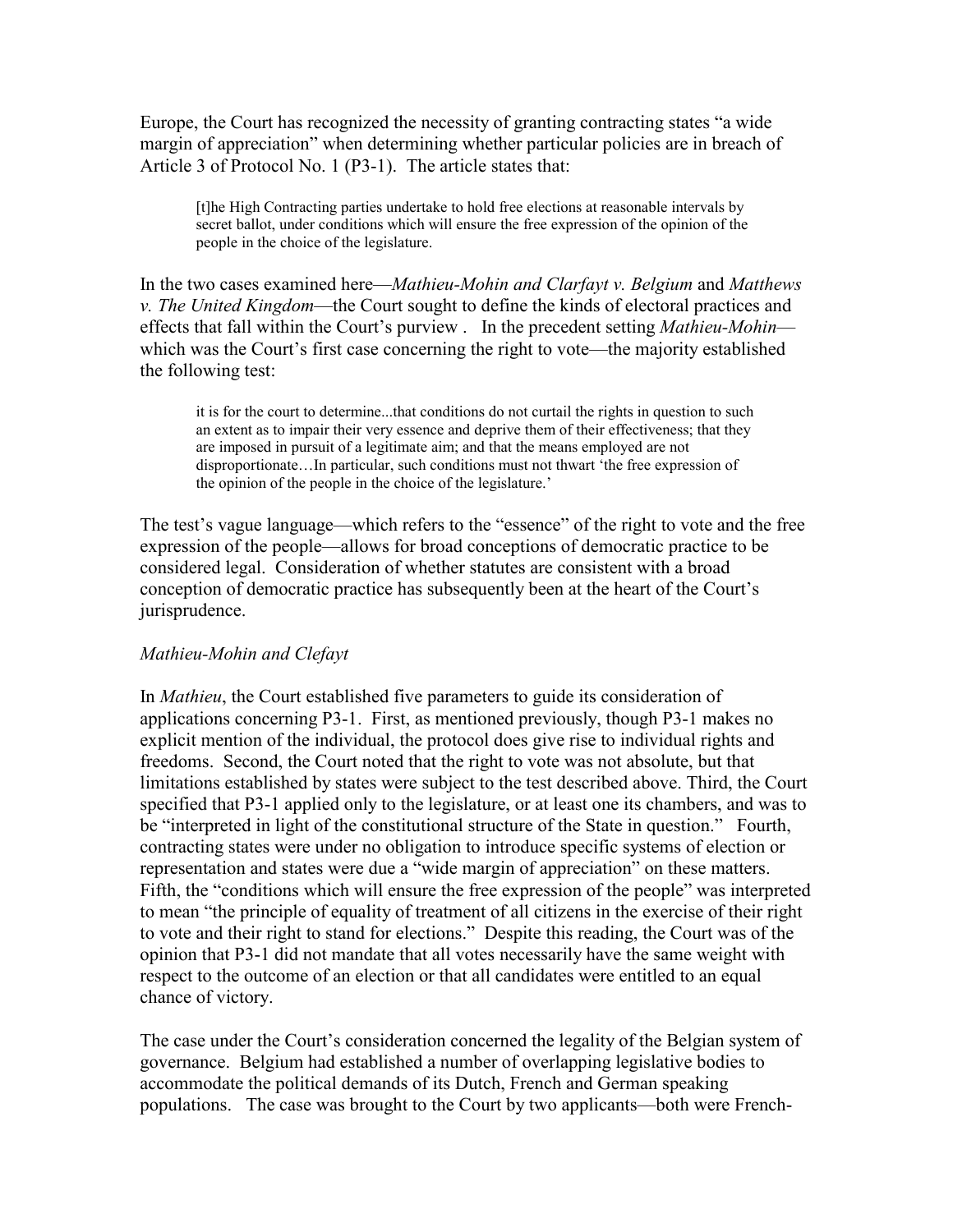speaking members of the National House of Representatives. They claimed that the Belgian system of governance was in conflict with P3-1. As French- speaking representatives they could sit on the French Community Council with no authority over the ethnically mixed districts which they represented, but could not sit on, nor had standing with, the Flemish regional council with partial authority over their districts.

The Court rejected the applicants' appeal. First, it determined that the system in question served a legitimate aim. The system was "designed to achieve an equilibrium between the Kingdom's various regions and cultural communities by means of a complex pattern of checks and balances. The aim [was] to defuse the language disputes in the country." The purpose was considered to be legitimate, reasonable with regard to its intention by the Court, and well accepted in the country. The Court further held that though linguistic minorities must vote for candidates willing and able to use the dominant language within their region, this situation did not necessarily threaten the well-being of minorities. This was more likely to be true in a system such as the one implemented in Belgium, where a variety of safeguards exists to prevent inopportune or arbitrary legislation. One example of this type of safeguard was the 'alarm bell' which allowed a reasoned motion—signed by at least three-quarters of the legislative members of one of the language groups—to suspend consideration of legislation and to force a comment by the Cabinet. Finally, the majority held that French- speaking electors in these special districts enjoyed the same right to vote and election as Dutch- speaking electors. The measures imposed were not a "disproportionate limitation such as would thwart the free expression of the opinion of the people in the choice of the legislature."

# Matthews v. United Kingdom

In Matthews the Court examined two types of questions with respect to P3-1: first, could the institutional components of the European Community—especially the European Parliament—be subject to the same human rights standards as the national systems of the Contracting States; second, how should the Court interpret the status of territories of the Contracting States with respect to the election of the European Parliament?

On April 12, 1994, Matthews—a resident of Gibraltar—applied to the Electoral Registration Officer for Gibraltar to be registered as a voter at the elections to the European Parliament. The Registrar rejected this request on the grounds that the Act which had established direct elections to the European Parliament had limited the franchise to the United Kingdom.

The island is a dependent territory of the United Kingdom, but not part of the United Kingdom. A local House of Assembly functions as the domestic legislature. Locally elected officials do not manage external or defense affairs.

Gibraltar has a complicated relationship with the institutions of the European Community. Though its inhabitants are not citizens of the United Kingdom, they are considered to be British nationals with respect to the Community. Some laws and institutions which govern the European Community apply to Gibraltar, others do not. For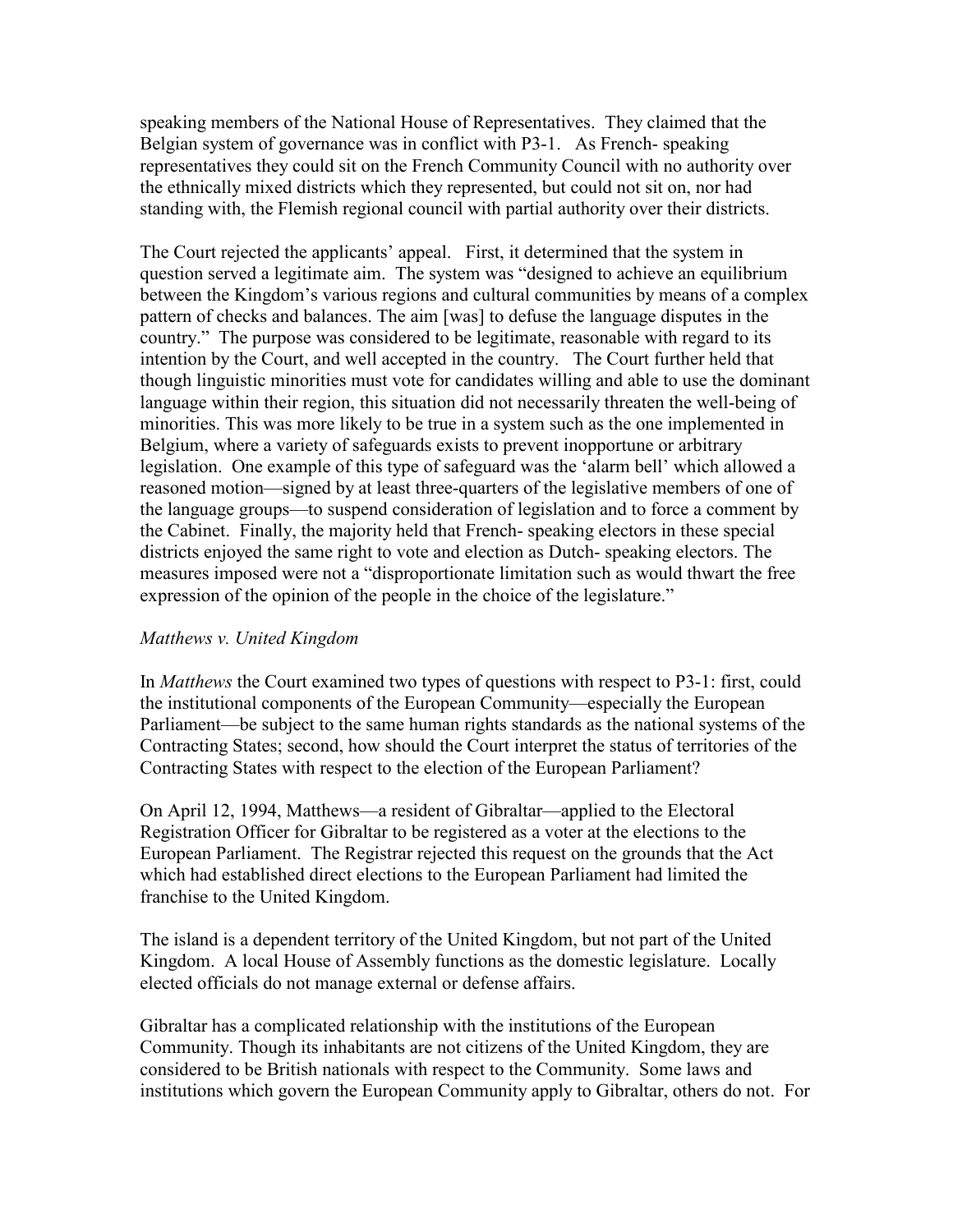instance, Gibraltar is excluded from the common market, but subject to European Community legislation on matters such as free movement of persons, services and capital, health, the environment and consumer protections.

The United Kingdom raised three reasons why P3-1 was not applicable in this case or that there had been no violation. First, the government argued that the UK could not be held responsible under the Convention for the lack of elections to the European Parliament in Gibraltar. The government argued that once it had signed the treaty, the UK had no effective control over the statute. The UK also argued that rules which established the European Parliament were not subject to consideration under the Convention because the EC was not a contracting party. The Court rejected both arguments in considering whether the UK was responsible for securing the right to vote for the European Parliament. It emphasized that the Convention's guarantees were "not theoretical or illusory, but practical and effective." Since legislation emanating from the EC affects the community of Gibraltar in the same ways as domestic laws, the Court held:

there is no difference between European and domestic legislation, no reason why the United Kingdom should not be required to "secure" the rights in Article 3 of Protocol No. 1 in respect of European legislation….the suggestion that the United Kingdom may not have effective control over the state of affairs complained of cannot affect the position, as the United Kingdom's responsibility derives from its having entered into treaty commitments subsequent to the applicability of Article 3 of Protocol No. 1.

The second government argument against the applicant's claim was that P3-1 was not applicable to an organ such as the European Parliament. The government argued that the protocol applied to Gibraltar's House of Assembly, not to the European Parliament. Further, the European Parliament did not exist at the time of the Convention. Again, the Court rejected the government's claim—the Convention was a "living instrument which must be interpreted in the light of present-day conditions." It applied to bodies which were not envisioned by the drafters of the Convention and also pertained to constitutional or parliamentary structures commonly agreed to by the convening states.

Thirdly, the government argued that the European Parliament did not have the characteristics of a "legislature" with respect to Gibraltar. The UK argued that the European Parliament did not have the fundamental attributes of a legislature—the power to initiate legislation and adopt it. The Court, however, held that although the European Parliament does not have many of the attributes of a domestic legislature, it did have effective power within the European Community. More importantly, the Court established that "the European Parliament represents the principal form of democratic accountability in the Community system." Allowing for the fact that Gibraltar was excluded from some areas of Community activity, the Court held that important matters in Gibraltar were overseen by the Community. Given the Parliament's democratic role within the Community, the Court found that the Parliament did constitute a legislature with respect to Gibraltar.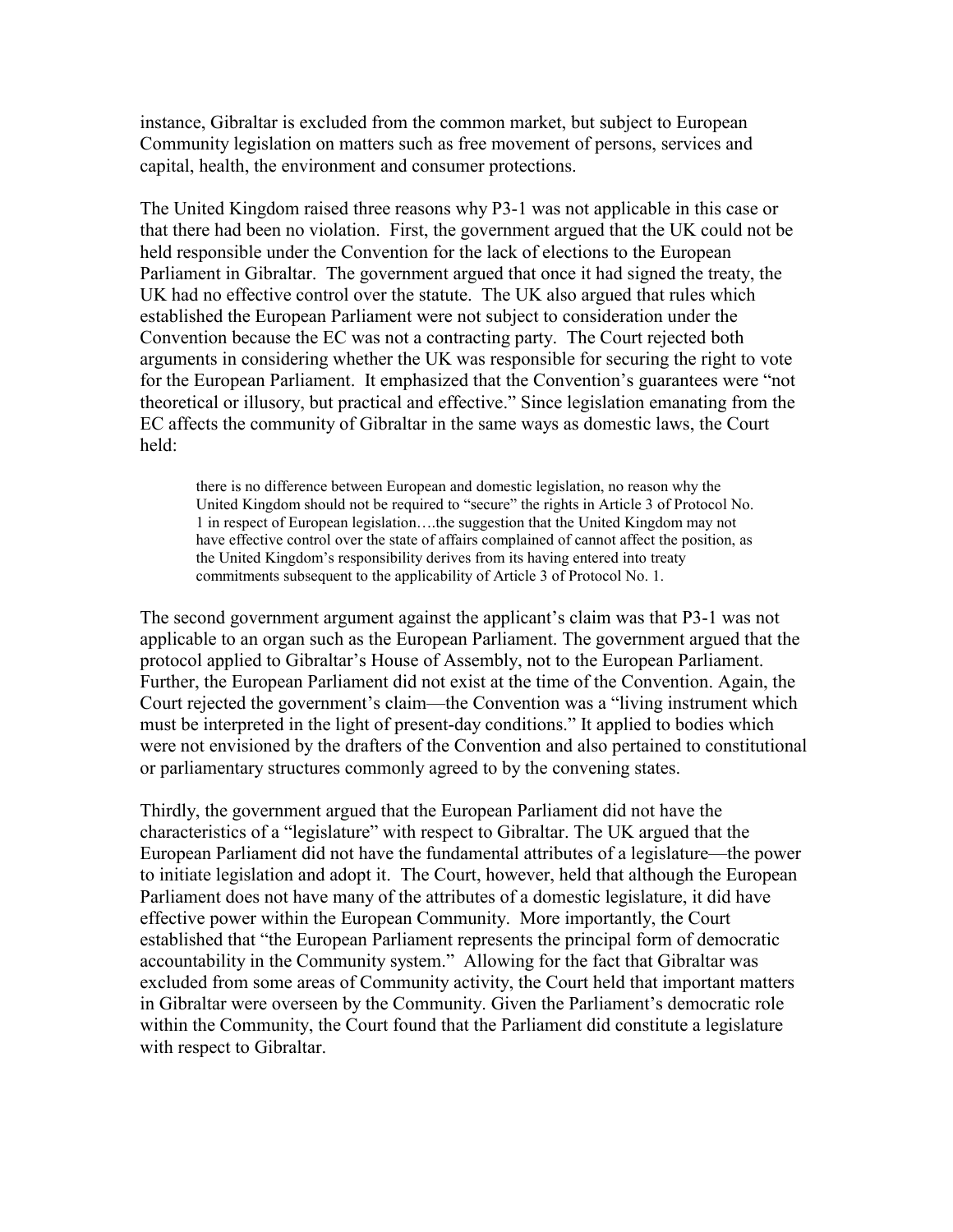Finally, the state argued that even if P3-1 did apply to the European Parliament, the absence of elections in Gibraltar should fall within the state's margin of appreciation. Acknowledging the wide margin of appreciation granted states when considering the type of electoral system they use, the Court ruled that "in the present case the applicant, as a resident of Gibraltar, was completely denied any opportunity to express her opinion in the choice of the members of the European Parliament." As the "very essence of the applicant's right to vote, as guaranteed by Article 3 of Protocol No. 1, was denied" the Court ruled in favor the applicant.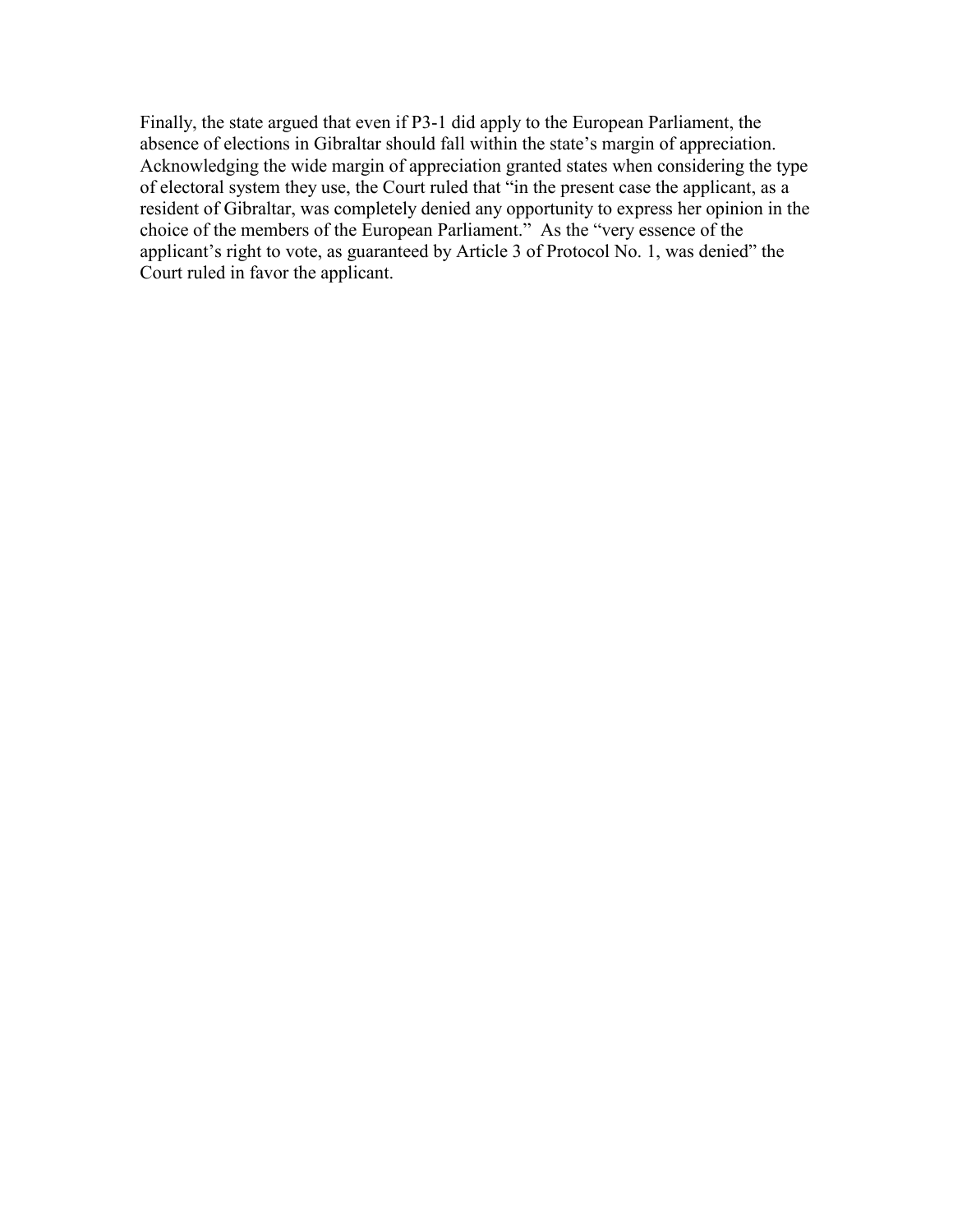# Questions Requiring Further Analysis

The vast majority of the states surveyed in this paper enshrined the right to vote in their constitutions. Further, most states are signatories of an international treaty, such as the International Covenant on Civil and Political Rights, which also guarantees the right to vote. Given the widespread acceptance of right to vote provisions by electoral democracies, much of the challenge in understanding the international status of the right to vote lies in determining the impact of such provisions and how these provisions are most effectively implemented. Questions for further study include:

• How applicable are international law and precedents to US case law?

How is this changing?

• What are the remaining obstacles to ratification of the International Covenant on Civil and Political Rights and the American Convention on Human Rights by the United States?

To what extent are these obstacles political and/or legal?

- Have the courts in federal systems with decentralized voting methods held that vote counting disparities—like those observed in the United States in 2000—are a issue concerning the right to vote?
- Are there any states, besides the United States, that withhold the right to vote from inhabitants of their capitals?
- What have courts seen as the proper relationship between electoral regulation and the right to vote?

What types of limitations have they considered to be legitimate?

 Have courts generally been concerned with intent or have they also examined the effect of electoral laws?

• What are generally considered states' positive obligation to guarantee free and fair elections and the right to vote?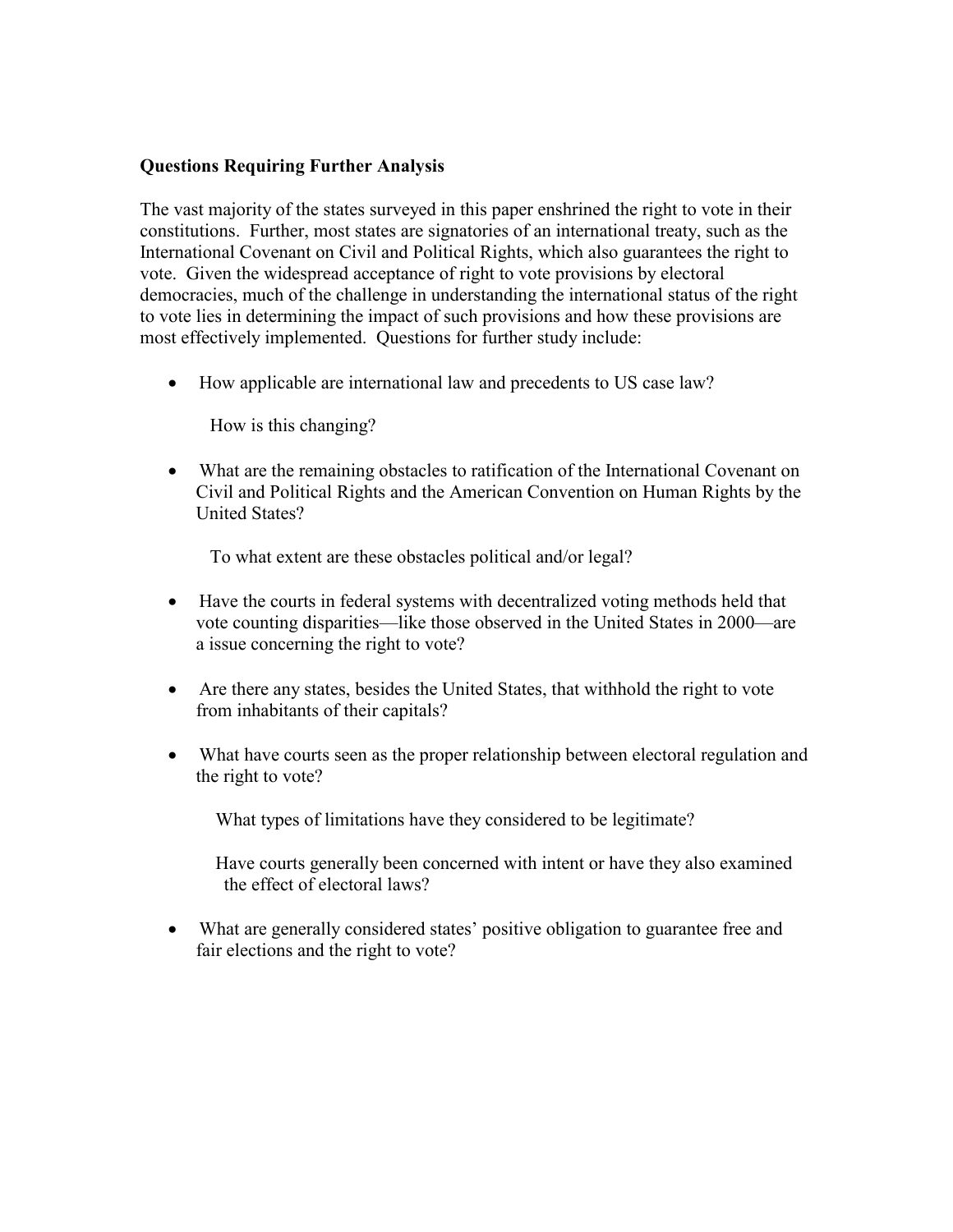# Appendix

Countries with Robust Right to Vote Provisions

1) Andorra

- 2) Argentina
- 3) Bolivia
- 4) Brazil
- 5) Honduras
- 6) Italy
- 7) Paraguay
- 8) Peru
- 9) Suriname

# Examples

| Country   | Section    | Language                                                                                                                                                                                                                                                                                                                                                                                                                                                                                                                                                                                                                                                                             |
|-----------|------------|--------------------------------------------------------------------------------------------------------------------------------------------------------------------------------------------------------------------------------------------------------------------------------------------------------------------------------------------------------------------------------------------------------------------------------------------------------------------------------------------------------------------------------------------------------------------------------------------------------------------------------------------------------------------------------------|
| Italy     | Article 46 | All citizens, men or women, who have attained their<br>1)<br>majority are entitled to vote.<br>2)<br>Voting is personal, equal, free, and secret. Its exercise is a<br>civic duty.<br>3)<br>The law defines the conditions under which the citizens<br>residing abroad effectively exercise their electoral right. To<br>this end, a constituency of Italians abroad is established for<br>the election of the Chambers, to which a fixed number of<br>seats is assigned by constitutional law in accordance with<br>criteria determined by law.<br>The right to vote may not be limited except for incapacity,<br>4)<br>as a consequence of an irrevocable criminal sentence, or in |
|           |            | cases of moral unworthiness established by law.                                                                                                                                                                                                                                                                                                                                                                                                                                                                                                                                                                                                                                      |
| Argentina | Section 37 | This Constitution guarantees the full exercise of political<br>1)<br>rights, in accordance with the principle of popular<br>sovereignty and with the laws derived therefrom.<br>2)<br>Suffrage shall be universal, equal, secret and compulsory.<br>Actual equality of opportunities for men and women to<br>3)                                                                                                                                                                                                                                                                                                                                                                      |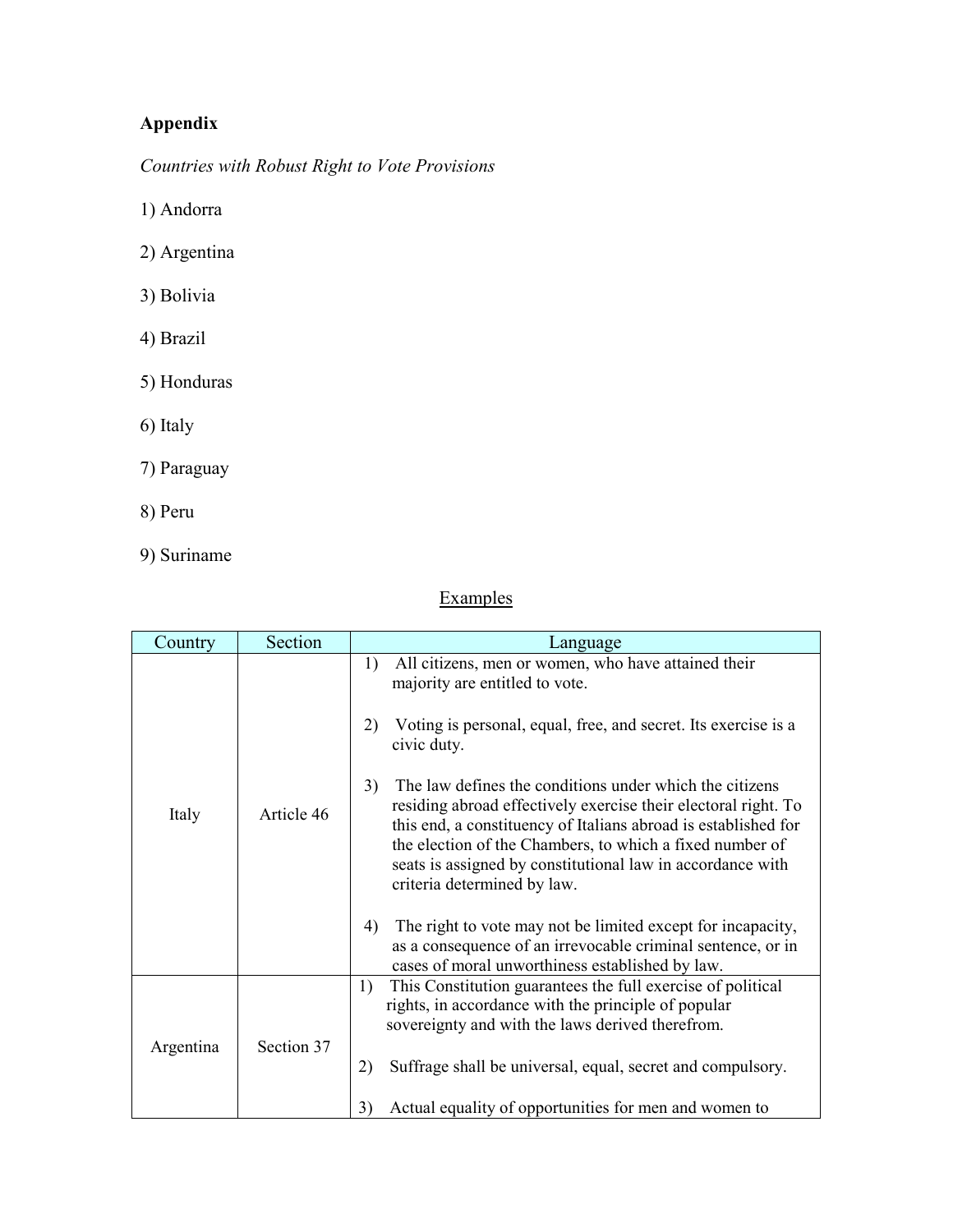| elective and political party positions shall be guaranteed by<br>means of positive actions in the regulation of political parties |
|-----------------------------------------------------------------------------------------------------------------------------------|
| and in the electoral system.                                                                                                      |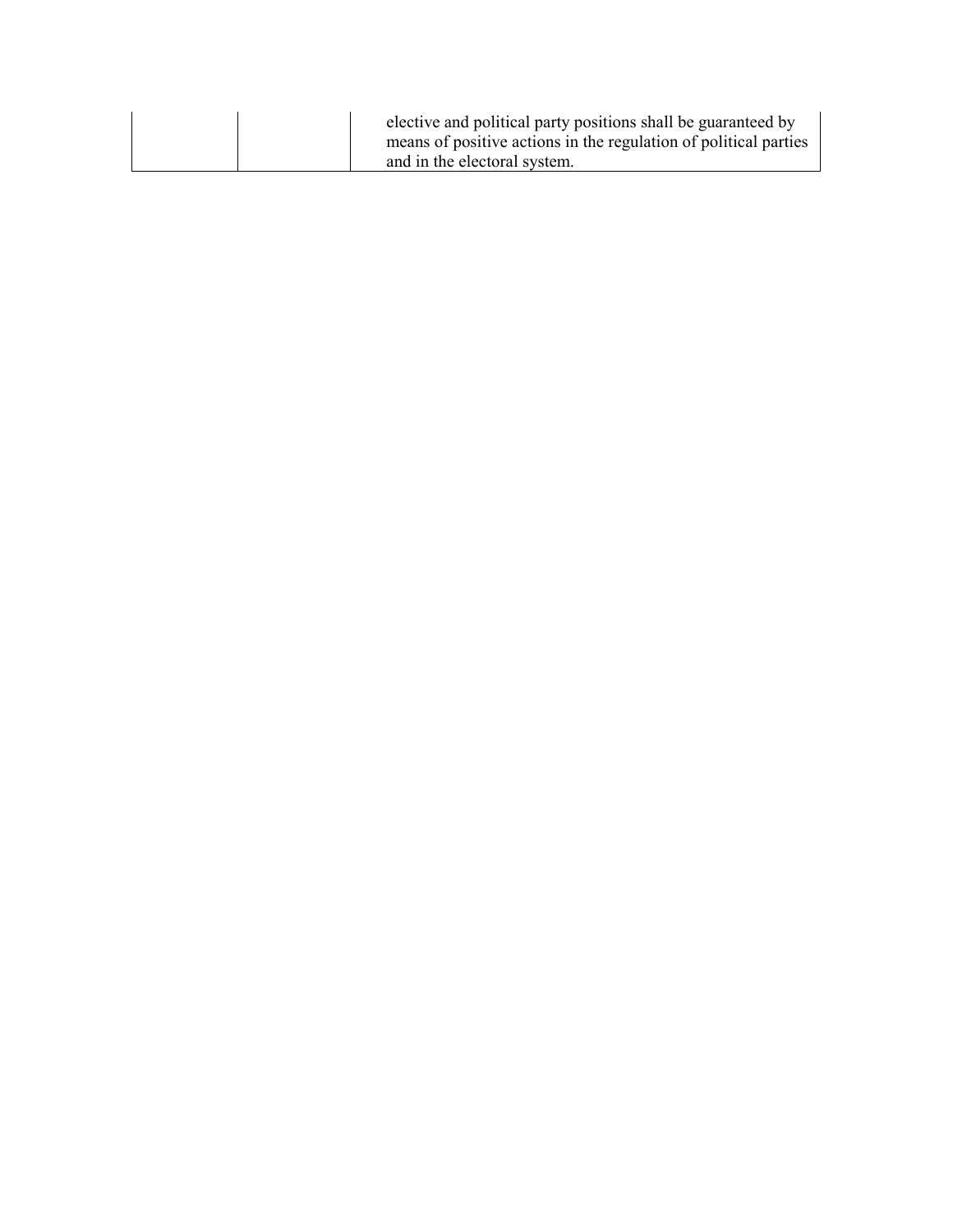# Countries with a General Right to Vote

- 1) Albania
- 2) Benin
- 3) Bulgaria
- 4) Canada
- 5) Cape Verde
- 6) Chile
- 7) Colombia
- 8) Costa Rica
- 9) Croatia
- 10) Cyprus, Republic of
- 11) Czech Republic
- 12) Dominican Republic
- 13) East Timor
- 14) Ecuador
- 15) El Salvador
- 16) Estonia
- 17) Fiji Islands
- 18) Finland
- 19) France
- 20) Ghana
- 21) Guatemala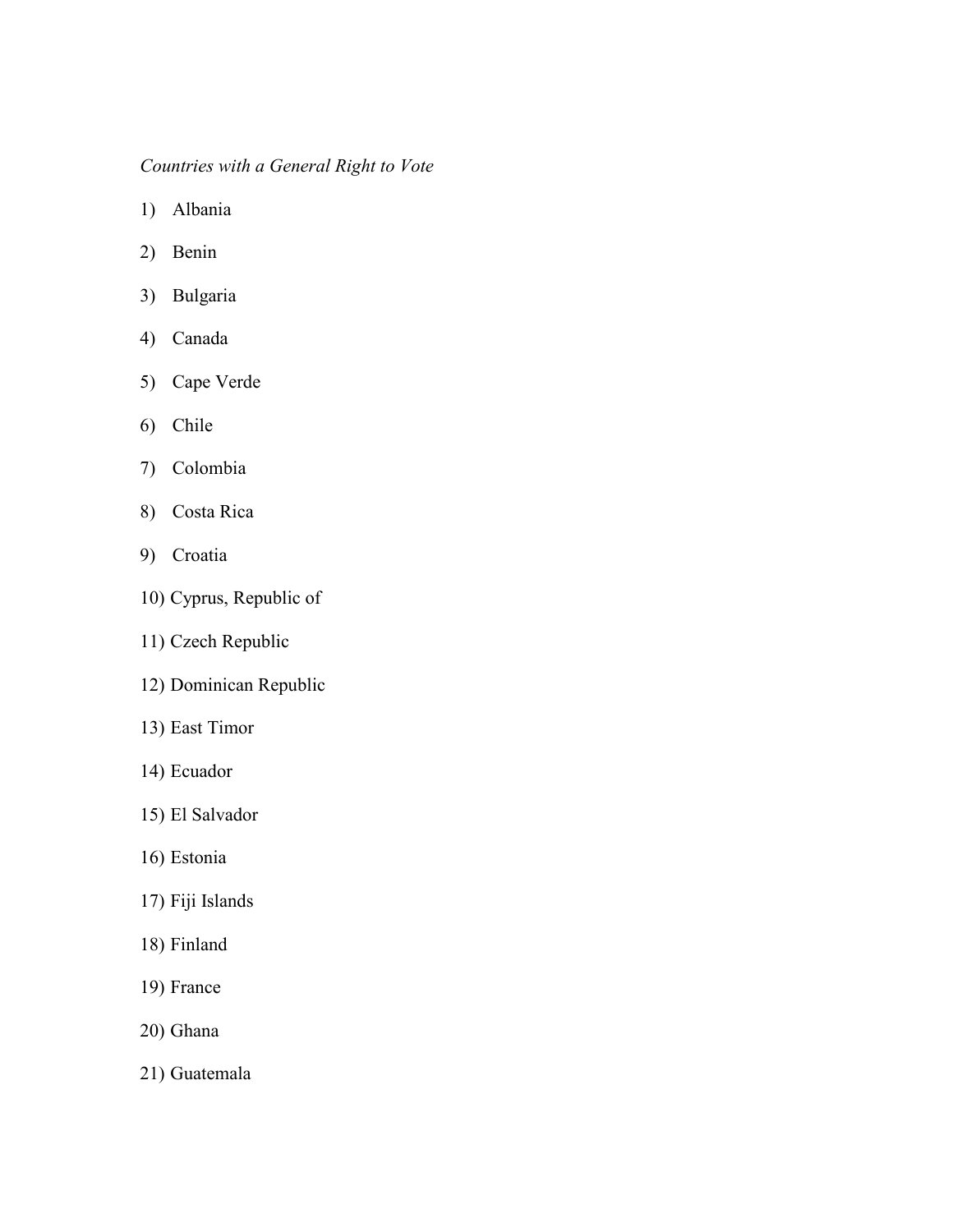- 22) Guyana
- 23) Hungary
- 24) Japan
- 25) Lesotho
- 26) Liechtenstein
- 27) Lithuania
- 28) Luxembourg
- 29) Macedonia
- 30) Madagascar
- 31) Malawi
- 32) Mali
- 33) Mauritania
- 34) Mexico
- 35) Micronesia
- 36) Moldova
- 37) Mozambique
- 38) Netherlands
- 39) Nicaragua
- 40) Niger
- 41) Norway
- 42) Palau
- 43) Panama
- 44) Papua New Guinea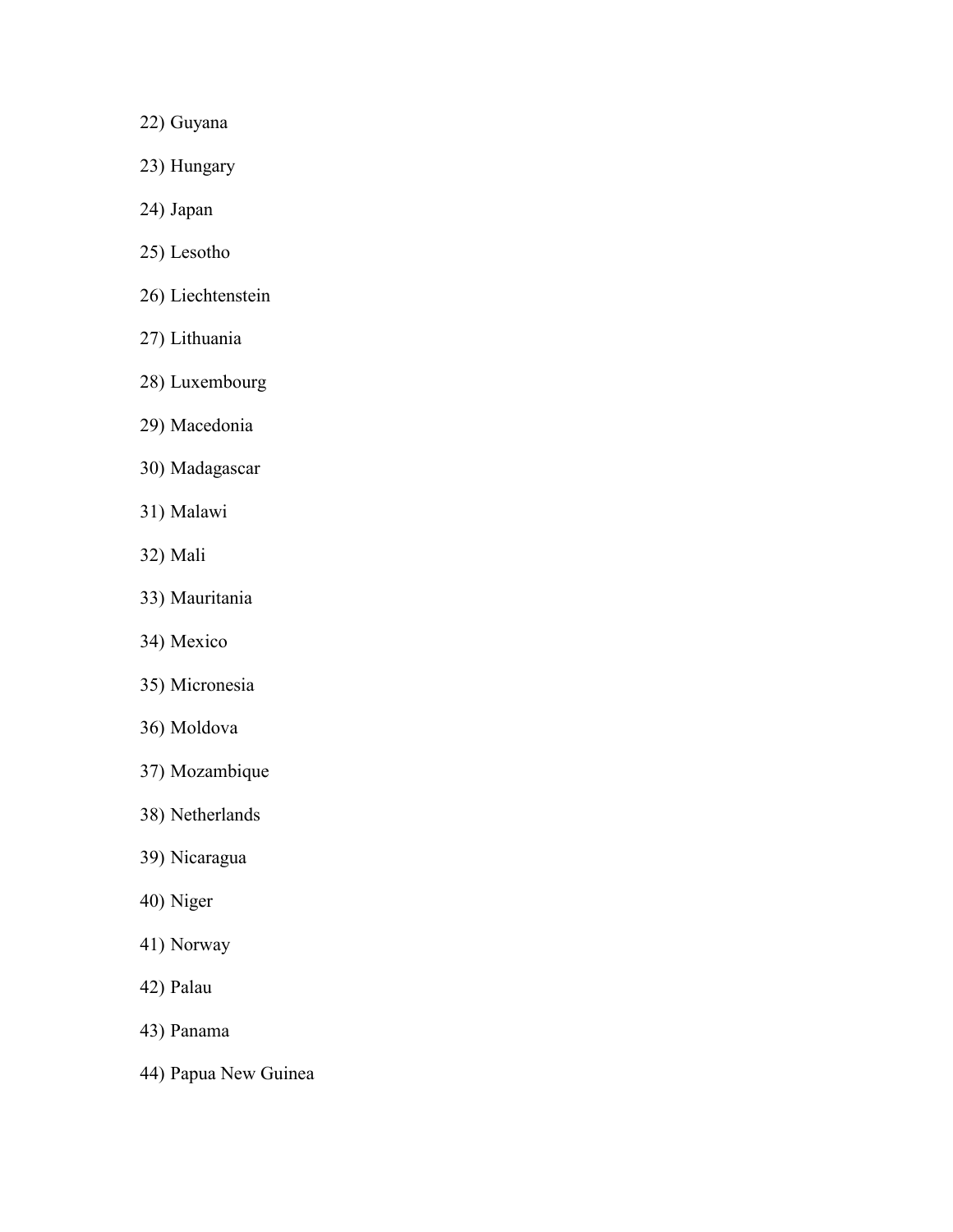- 45) Philippines
- 46) Poland
- 47) Portugal
- 48) Romania
- 49) Seychelles
- 50) Slovakia
- 51) Slovenia
- 52) South Africa
- 53) Switzerland
- 54) Taiwan
- 55) Thailand
- 56) Turkey
- 57) Ukraine
- 58) Uruguay
- 59) Vanuatu
- 60) Venezuela
- 61) Yugoslavia

# **Examples**

| Country | Section    | Language                                                                                                                                                                                                                                                                                                       |
|---------|------------|----------------------------------------------------------------------------------------------------------------------------------------------------------------------------------------------------------------------------------------------------------------------------------------------------------------|
|         |            | Every Finnish citizen who has reached eighteen years of age<br>has the right to vote in national elections and referendums.<br>Specific provisions in this Constitution shall govern the<br>eligibility to stand for office in national elections.                                                             |
| Finland | Section 14 | Every Finnish citizen and every foreigner permanently<br>resident in Finland, having attained eighteen years of age,<br>has the right to vote in municipal elections and municipal<br>referendums, as provided by an Act. Provisions on the right<br>to otherwise participate in municipal government are laid |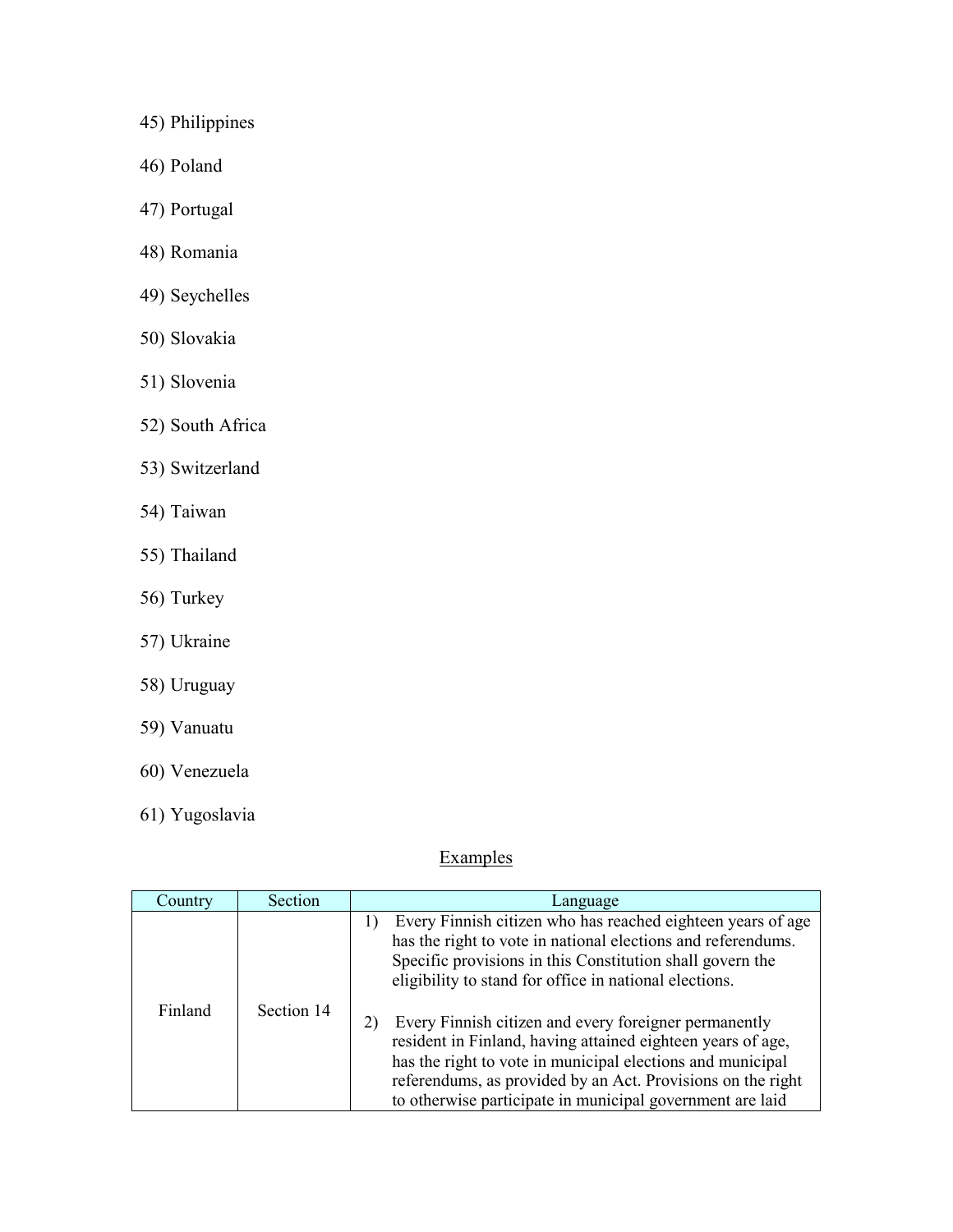|         |                        | down by an Act.                                                                                                                                                                            |
|---------|------------------------|--------------------------------------------------------------------------------------------------------------------------------------------------------------------------------------------|
|         |                        | The public authorities shall promote the opportunities for<br>3)<br>the individual to participate in societal activity and to<br>influence the decisions that concern him or her.          |
| Estonia | Article 8              | Every child with one parent who is an Estonian citizen shall<br>1)<br>have the right, by birth, to Estonian citizenship.                                                                   |
|         | 1)<br>Article 57<br>2) | The right to vote shall belong to every Estonian citizen who<br>has attained the age of eighteen.                                                                                          |
|         |                        | An Estonian citizen who has been declared mentally<br>incompetent by a court of law shall not have the right to<br>vote.                                                                   |
|         | Article 58             | The participation in elections of Estonian citizens who have<br>1)<br>been convicted by a court of law and who are serving a<br>sentence in a place of detention may be restricted by law. |

Countries with Universal Suffrage for the Election of Sovereign Institutions

- 1) Antigua
- 2) Armenia
- 3) Austria
- 4) Belgium
- 5) Denmark
- 6) Dominica
- 7) Georgia
- 8) Germany
- 9) Greece
- 10) Grenada
- 11) Iceland
- 12) Ireland
- 13) Israel
- 14) Jamaica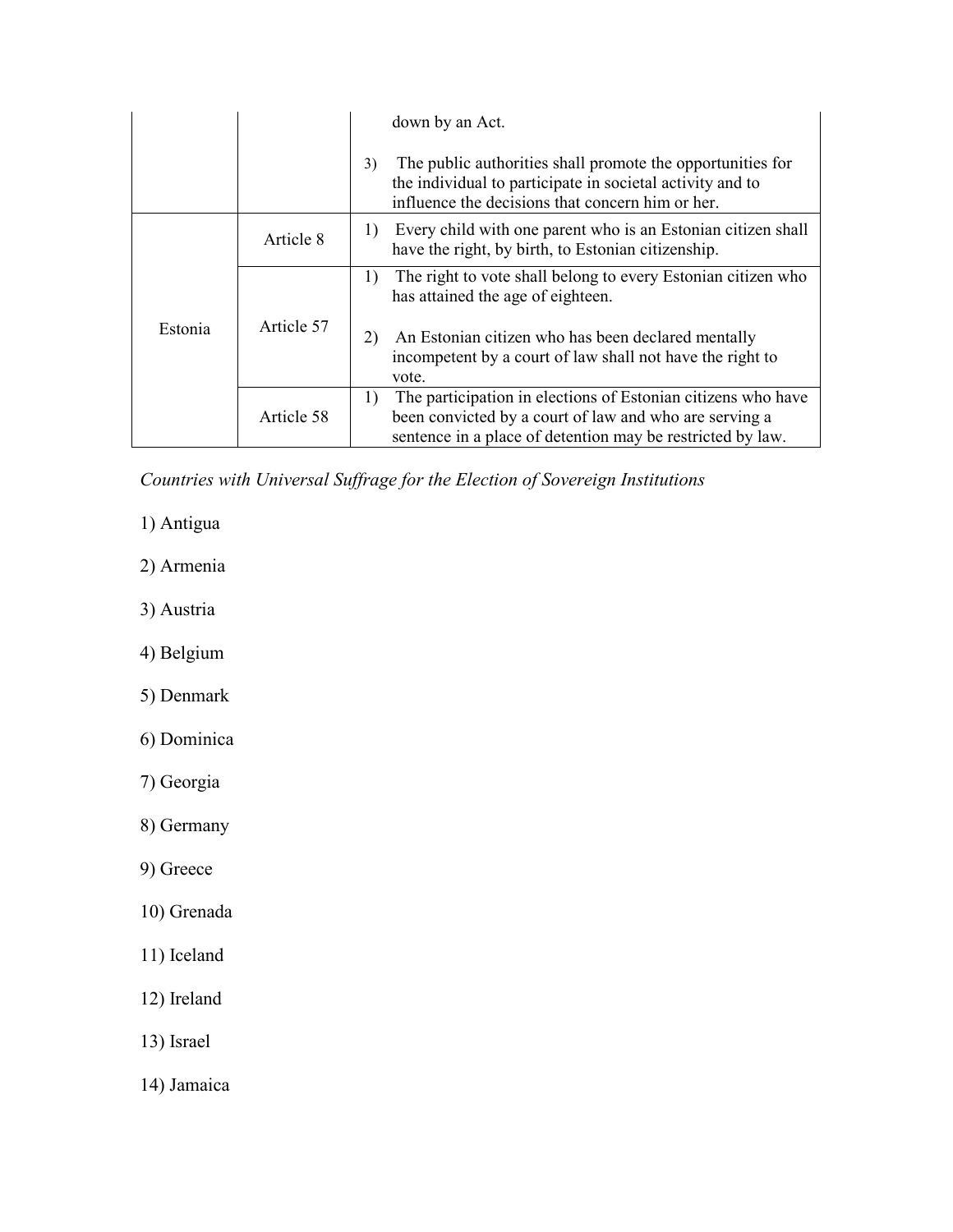15) Kenya

- 16) Kiribati
- 17) Korea, South
- 18) Latvia
- 19) Malta
- 20) Marshall Islands
- 21) Mauritius
- 22) Monaco
- 23) Mongolia
- 24) Namibia
- 25) New Zealand
- 26) Nigeria
- 27) Russia
- 28) Sao Tome and Principe
- 29) Senegal
- 30) Solomon Islands
- 31) Spain
- 32) Sri Lanka
- 33) St. Kitts and Nevis
- 34) St. Lucia
- 35) St. Vincent and the Grenadines
- 36) Sweden
- 37) Trinidad and Tobago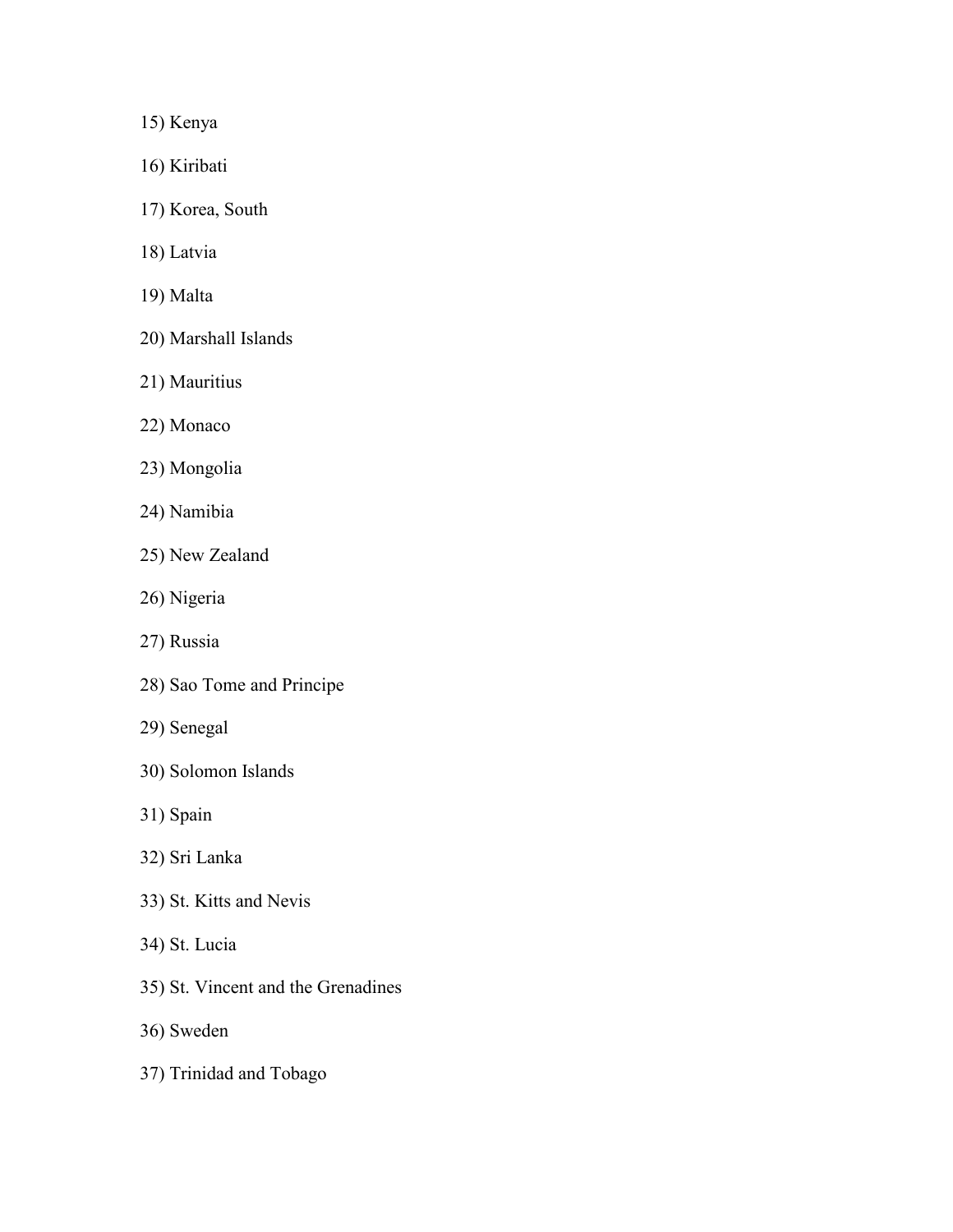38) Tuvalu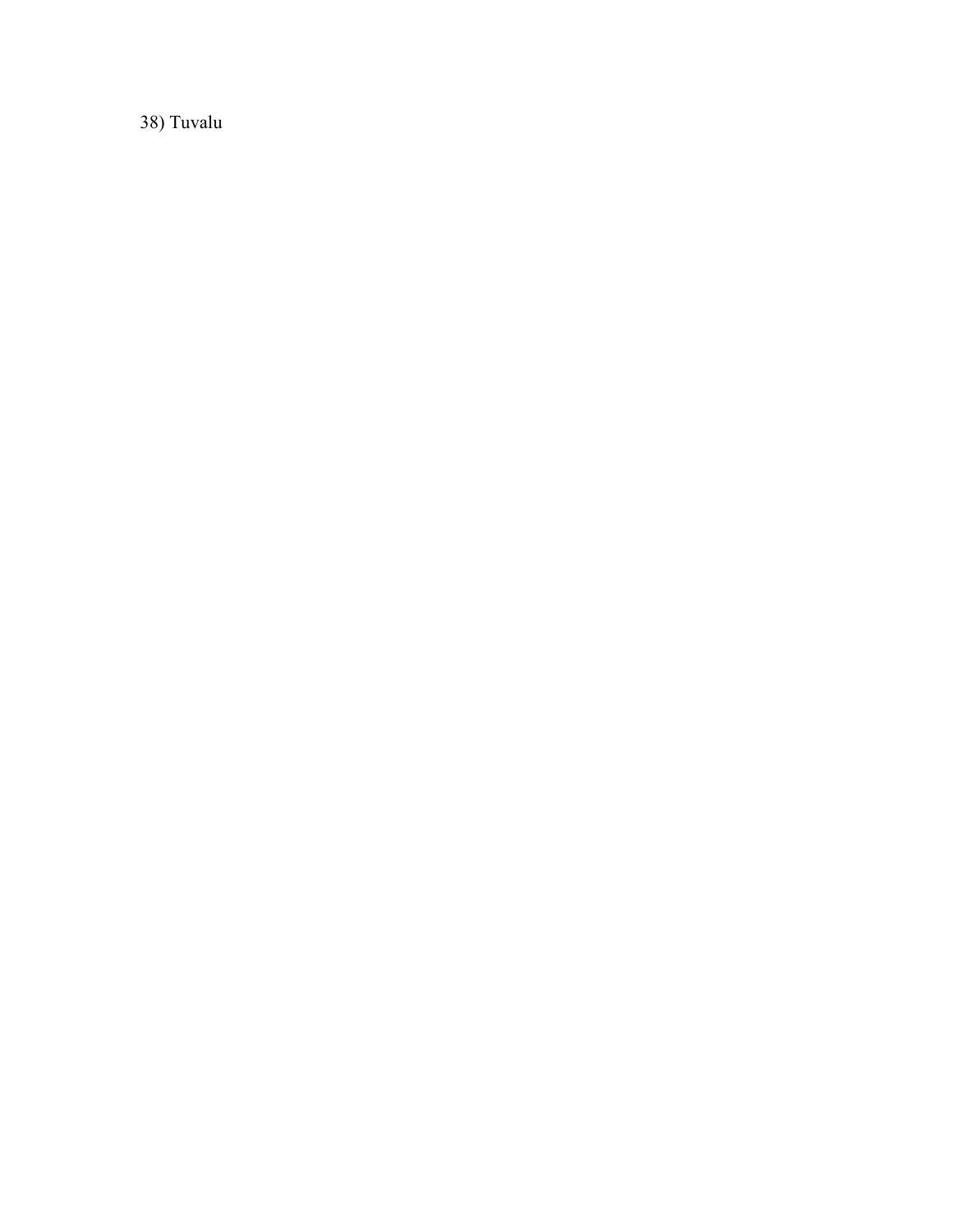# **Examples**

| Country        | Section    | Language                                                                                                                                                                                                                                                                                                                                                                                                                                                                   |  |
|----------------|------------|----------------------------------------------------------------------------------------------------------------------------------------------------------------------------------------------------------------------------------------------------------------------------------------------------------------------------------------------------------------------------------------------------------------------------------------------------------------------------|--|
| Spain          | Article 68 | The House of Representatives is composed of a<br>1)<br>minimum of 300 and a maximum of 400 Deputies<br>elected by universal, free, equal, direct, and secret<br>suffrage under the terms established by law.                                                                                                                                                                                                                                                               |  |
|                | Article 69 | In each province, four senators will be elected by universal,<br>1)<br>free, equal, direct, and secret suffrage by the voters of each<br>of them under the terms established by an organic law.                                                                                                                                                                                                                                                                            |  |
| <b>Iceland</b> | Article 33 | All persons who, on the date of an election, are 18 years of<br>1)<br>age or older and have Icelandic nationality have the right to<br>vote in elections to Althingi. Permanent domicile in Iceland,<br>on the date of an election, is also a requirement for voting,<br>unless exceptions from this rule are stipulated in the law on<br>elections to Althingi<br>Further provisions regarding elections to Althingi shall be<br>2)<br>laid down in the law on elections. |  |

Countries with No Constitutional Right to Vote

- 1) Australia
- 2) Bahamas
- 3) Bangladesh
- 4) Barbados
- 5) Belize
- 6) India
- 7) Indonesia
- 8) Nauru
- 9) Samoa
- 10) United Kingdom
- 11) United States of America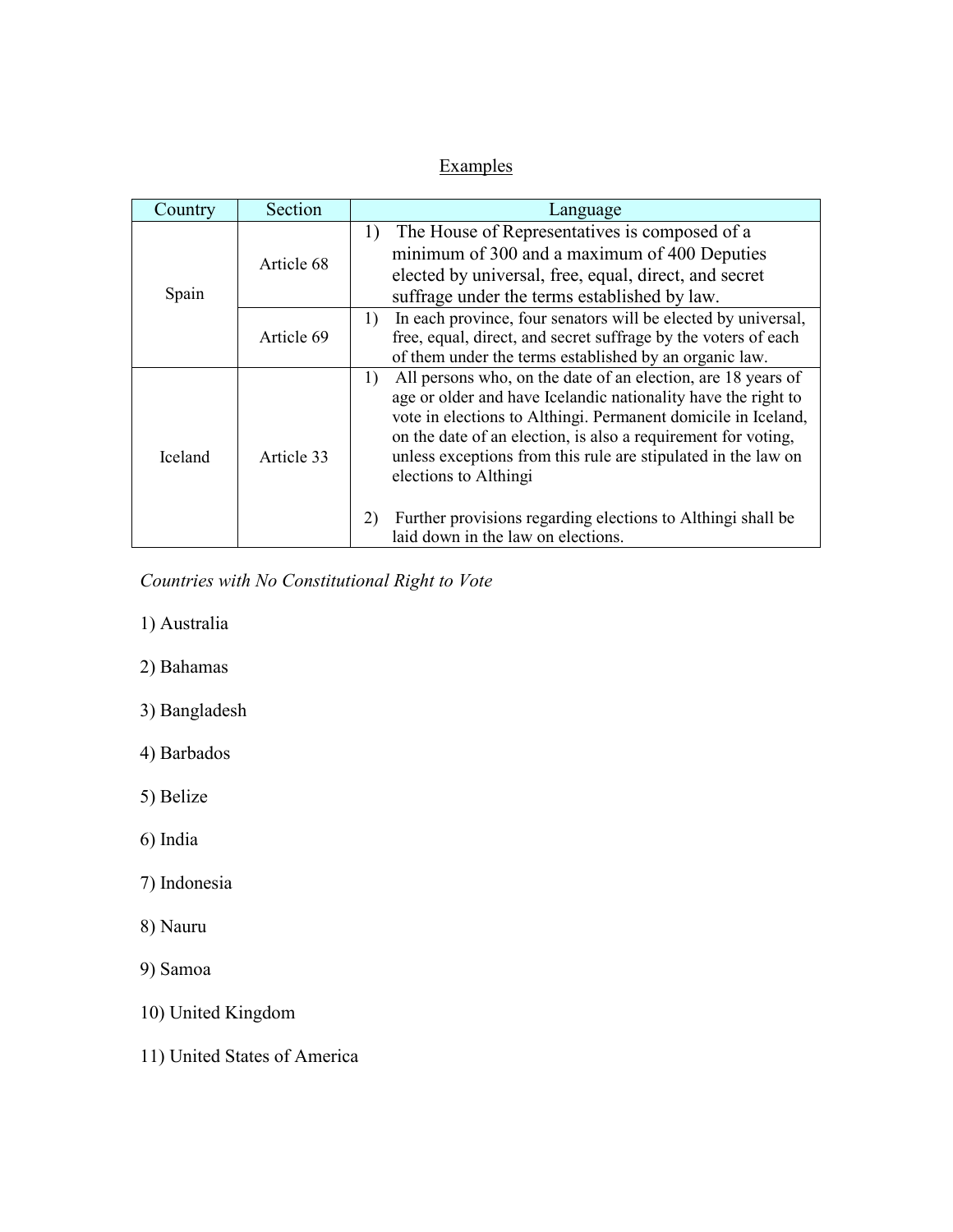The Democracy Coalition Project (DCP) is an independent nongovernmental organization which conducts research and advocacy on issues related to democracy and human rights around the world. It receives funding from the Open Society Institute and the Spanish foundation FRIDE, and its Executive Director is Ted Piccone. The author is a Research Fellow at DCP. See www.demcoalition.org.

I have referred to Freedom House's list of electoral democracies to determine which constitutions to examine. Adrian Karatnycky ed., Freedom in the World 2002-2003 (Freedom House, New York, 2003).

Richard S. Katz, Democracy and Elections (New York: Oxford Univ. Press, 1997), p. 216.

Universal Declaration of Human Rights, art 21 GA Res 217 (III), UN GAOR, 3rd Sess., Supp. No. 14, UN Doc. A/810 (1948), http://www.un.org/Overview/rights.html, 10/27/03.

Henry Steiner and Philip Alston, International Human Rights in Context (Oxford: Oxford University Press, 2000), p. 69.

Steiner, p. 658.

Steiner, p. 707,767.

International Covenant on Civil and Political Rights, art. 25(b), Dec. 16, 1966, 999 U.N.T.S. 171, http://www.unhchr.ch/html/menu3/b/a\_ccpr.htm, 10/27/03.

"States must take effective measures to ensure that all persons entitled to vote are able to exercise that right. Where registration of voters is required, it should be facilitated and obstacles to such registration should not be imposed. If residence requirements apply to registration, they must be reasonable, and should not be imposed in such a way as to exclude the homeless from the right to vote. Any abusive interference with registration or voting as well as intimidation or coercion of voters should be prohibited by penal laws and those laws should be strictly enforced. Voter education and registration campaigns are necessary to ensure the effective exercise of article 25 rights by an informed community." Human Rights Committee, "The right to participate in public affairs, voting rights and the right of equal access to public service (Art. 25) : . 12/07/96. CCPR General comment 25. (General Comments)."

http://www.unhchr.ch/tbs/doc.nsf/(symbol)/CCPR+General+comment+25.En?Op enDocument, 10/27/03.

Steiner, p. 799.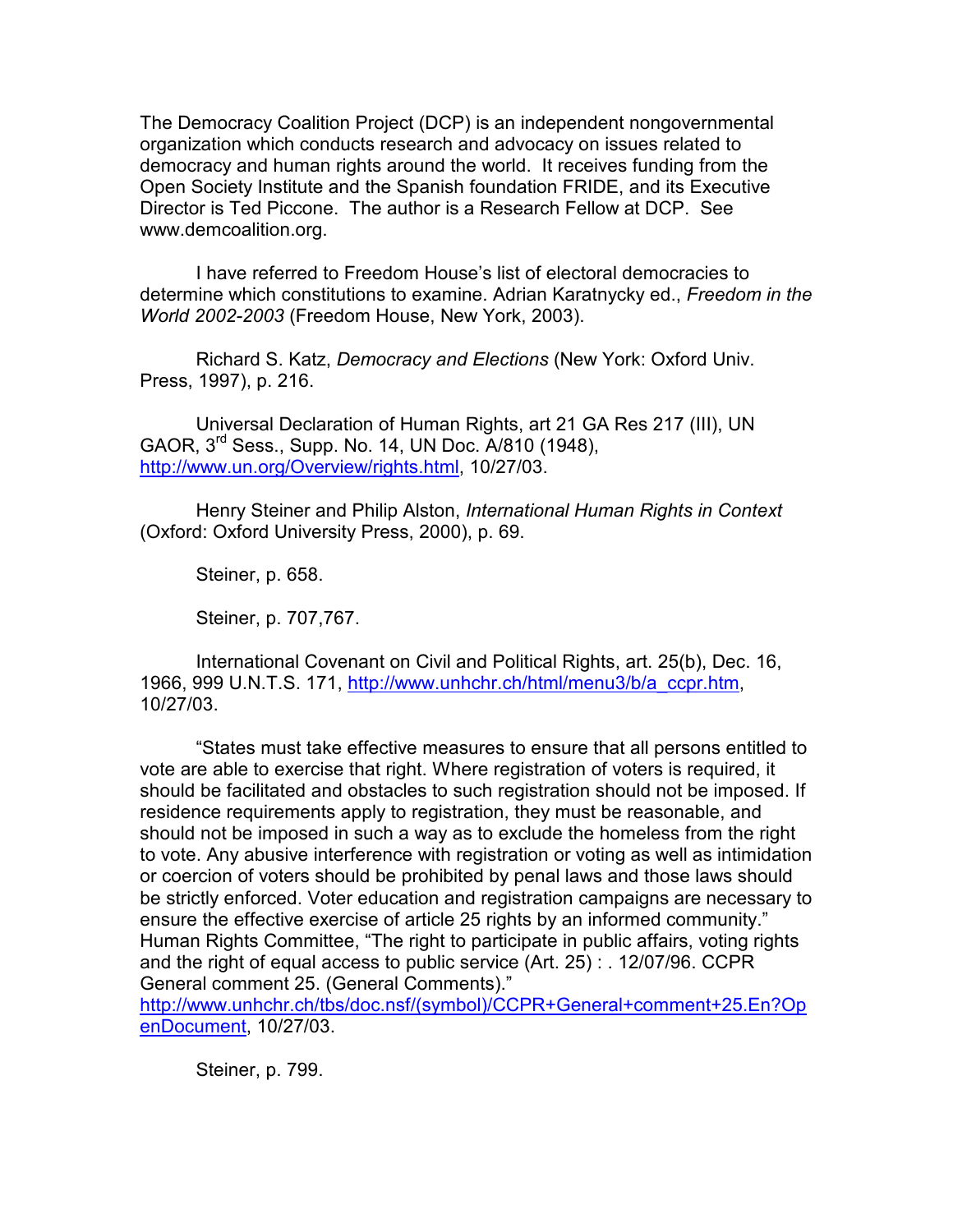Mathieu-Mohin and Clerfayt v. Belgium, 2 March 1987, #9/1985/95/143, §48-50.

Organization of American States, Inter-American Democratic Charter (2001), AG/RES. 1838 (XXXI-O/01),

http://www.oas.org/main/main.asp?sLang=E&sLink=http://www.oas.org/OASpag e/eng/Documents/Democractic\_Charter.htm , 11/05/03.

See for example: The Inter-American Democratic Charter, (Adopted by the General Assembly at its special session held in Lima, Peru, on September 11, 2001):

http://www.oas.org/main/main.asp?sLang=E&sLink=http://www.oas.org/OASpag e/eng/Documents/Democractic Charter.htm, 10/28/03 and the 1992 Protocol of Washington

http://www.oas.org/main/main.asp?sLang=E&sLink=http://www.oas.org/legal/leg alen.htm, 10/28/03.

See for example: REPORT N° 8/91, CASE 10.180, MEXICO, 22 February 1991, http://www.cidh.oas.org/annualrep/90.91eng/Mexico10.180.htm, 10/28/03.

Though they are members of the OAS, neither the United States nor Canada have ratified the Convention.

Article 32 of the ADRDM states that: 'It is the duty of every person to vote in the popular elections of the country of which he is a national, when he is legally capable of doing so." American Declaration of Human Rights and Duties of Man, May 2, 1948, http://www1.umn.edu/humanrts/oasinstr/zoas2dec.htm, 10/28/03.

See for example: REPORT N° 8/91, CASE 10.180, MEXICO, 22 February 1991, http://www.cidh.oas.org/annualrep/90.91eng/Mexico10.180.htm, 10/28/03.

Countries with no constitutional right to vote: Australia, the Bahamas, Bangladesh, Barbados, Belize, India, Indonesia, Nauru, Samoa, United States of America and the United Kingdom.

Constitution of South Korea, http://www.oefre.unibe.ch/law/icl/ks00000\_.html, 10/27/03.

Constitution of Portugal, http://www.oefre.unibe.ch/law/icl/po00000\_.html#A049, 10/27/02

Constitution of Bulgaria, http://www.oefre.unibe.ch/law/icl/bu00000\_.html, 10/27/03.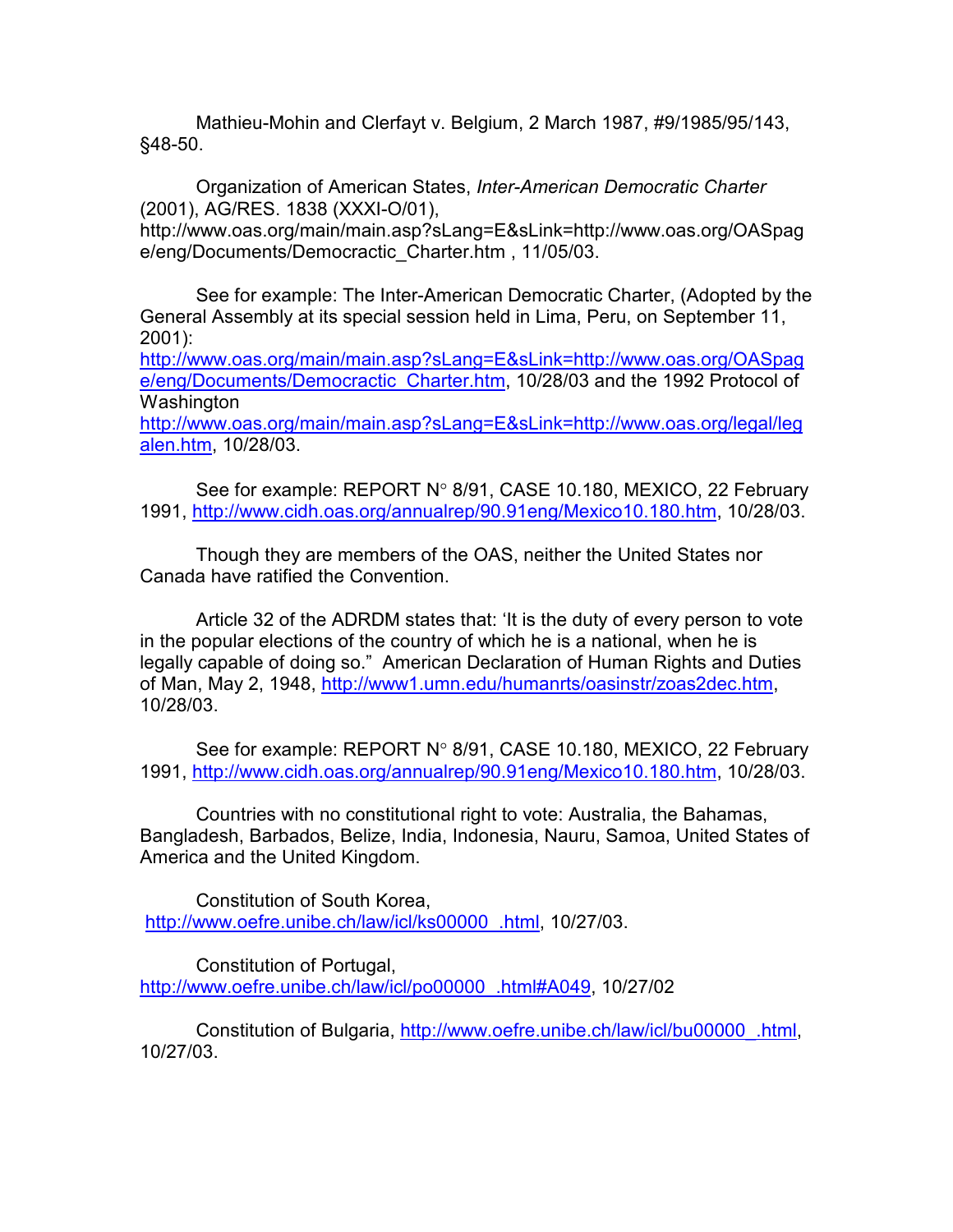Constitution of Peru, Translated from the Spanish: Tienen derecho al voto los ciudadanos en goce de su capacidad civil. El voto es personal, igual, libre, secreto y obligatorio hasta los setenta años. Es facultativo después de esa edad. Es nulo y punible todo acto que prohíba o limite al ciudadano el ejercicio de sus derechos. http://www.georgetown.edu/pdba/Constitutions/Peru/per93.html, 10/28/03.

Constitution of Suriname,

http://www.georgetown.edu/pdba/Constitutions/Suriname/english.html, 10/17/03.

Constitution of the Czech Republic, http://www.psp.cz/cgi-bin/eng/docs/laws/constitution.html, 10/28/03

Constitution of Thailand, http://www.parliament.go.th/files/library/law6e-2.htm, 11/02/03.

Section 1, Canadian Charter of Rights and Freedoms, http://www.oefre.unibe.ch/law/icl/ca02000\_.html, 11/10/03

> Sauve v. Canada, 158 C.C.C. (3d) 449; 2002, § 2. Sauve , § 98. Sauve, §9. Sauve, § 15. Sauve, § 21. Sauve, § 21. Sauve, § 41. Sauve § 34. Sauve, § 37. Sauve, § 60. Figueroa v. Canada, 227 D.L.R.  $(4^{th})$  1; 2003, § 37. Figueroa, § 4. Figueroa, § 20. Figueroa, § 20.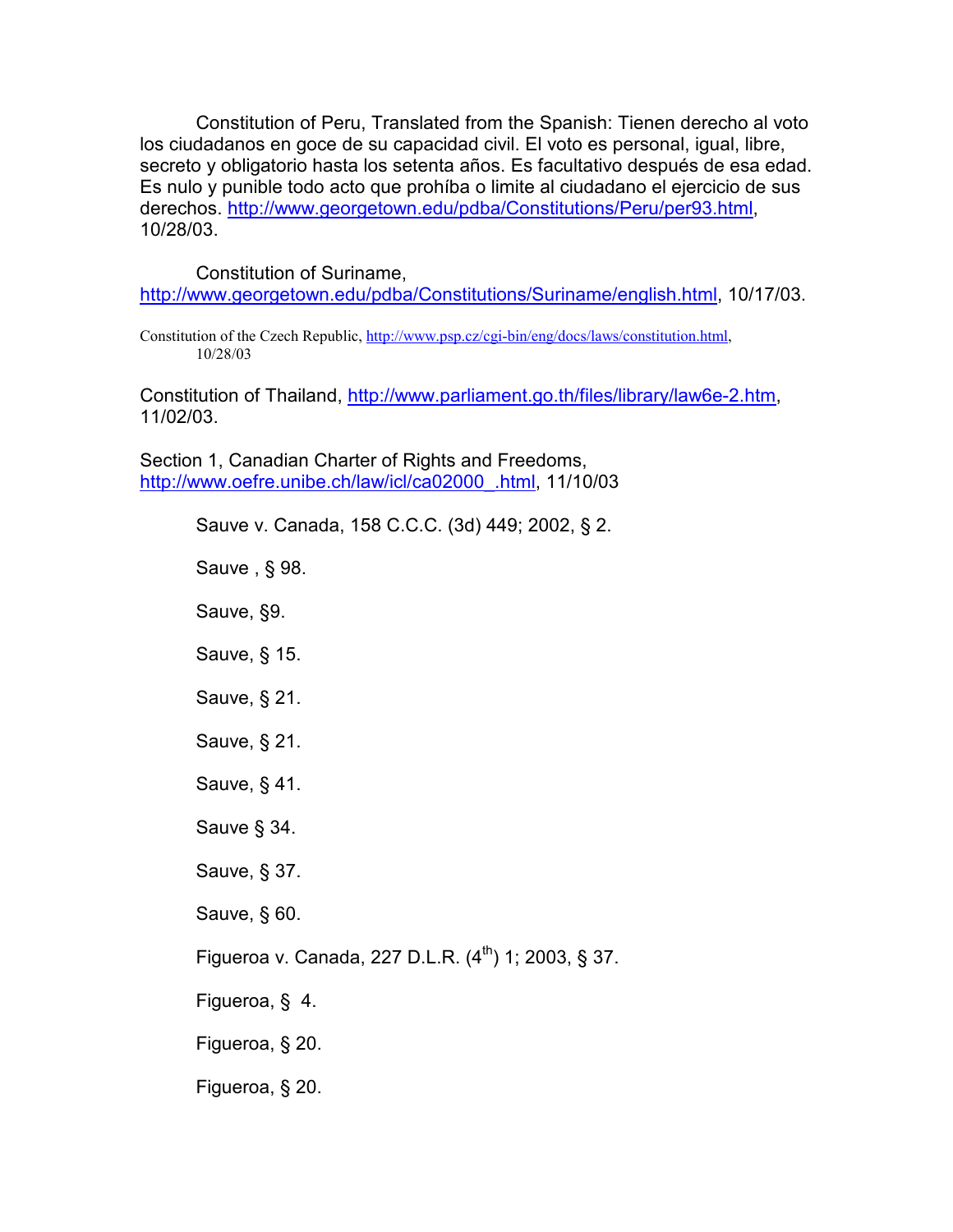Figueroa, § 25. Figueroa, § 32. Figueroa, § 33. Figueroa, § 37. Figueroa, § 40. Figueroa, § 48. Figueroa, § 64. Figueroa, § 89.

South African Constitution, Article 172, http://www.polity.org.za/html/govdocs/constitution/saconst08.html?rebookmark=1 #167, 11/10/03.

August and Another v. Electoral Commission and Others, CCT8/99, 1999 (4) BCLR 363 (CC), § 16, (1999).

 New National Party of South Africa v. Government of the RSA and Others, 1999 (5) BCLR (CC), § 24.

Constitution of South Africa, as quoted in August: ,§ 3.

August, § 3.

As quoted in August, § 8.

August, § 17.

O'Brien v. Skinner 414 US 524 (1973), As quoted in August, § 21.

New National Party, § 133..

New National Party, § 133.

New National Party, § 23.

New National Party, § 24.

New National Party, § 21.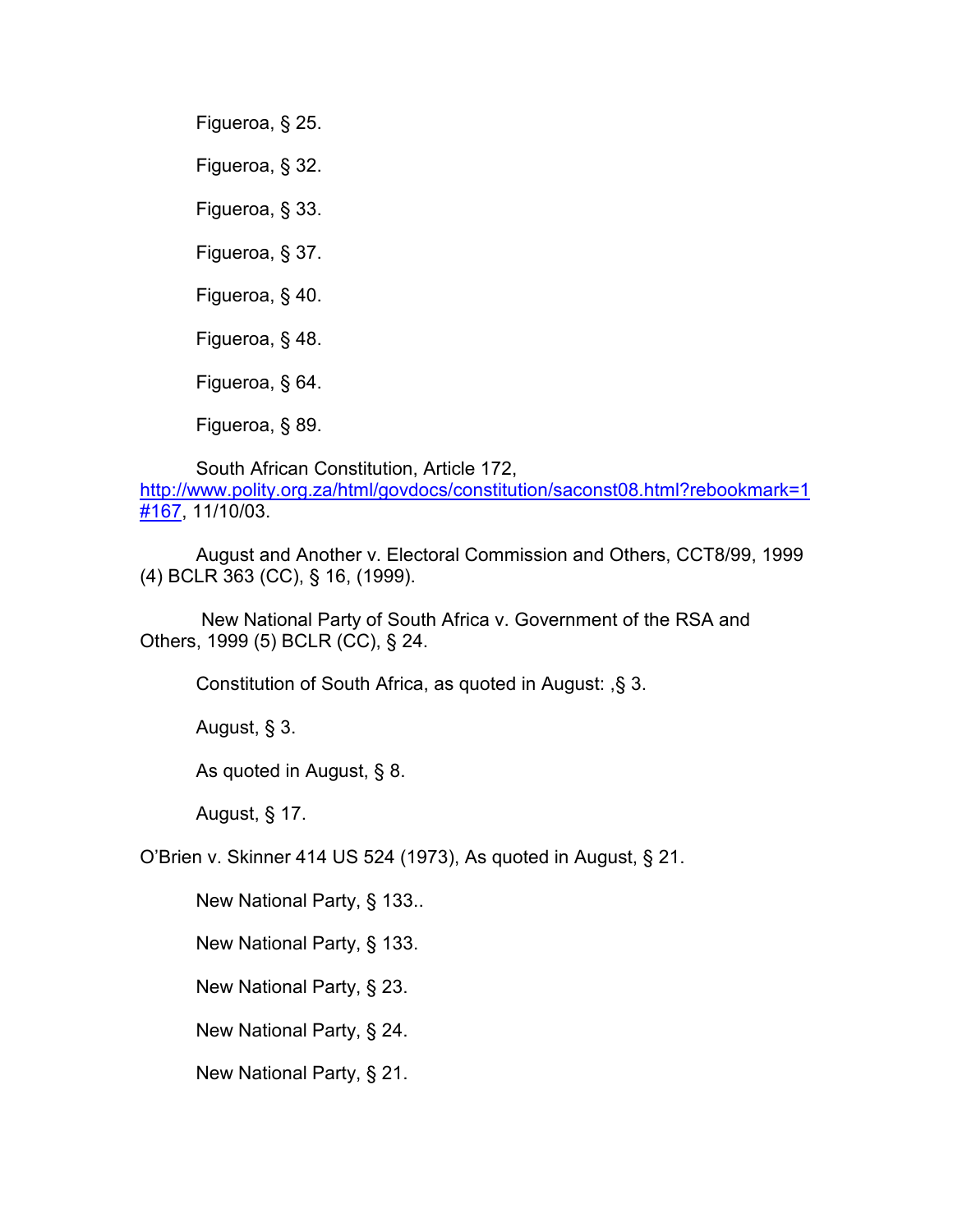New National Party, § 118. New National Party, § 122. Mathieu-Mohin, § 48. Mathieu-Mohin, § 51-2. Mathieu-Mohin, § 53. Mathieu-Mohin, § 54. Mathieu-Mohin, § 54.

Representatives from special mixed districts near the Capitol of Brussels chose their language affiliation according to whether they took their oaths of office in Dutch or French. Mathieu-Mohin, § 54.

Mathieu-Mohin, § 57..

Mathieu-Mohin, § 17.

Mathieu-Mohin, § 57.

Matthews v The United Kingdom, 248333/94, February 18, 1999, § 12.

Matthews, § 34.

Matthews, § 39.

Matthews, § 45.

Matthews, § 52.

Matthews, § 64.

Italian Constitution, http://www.oefre.unibe.ch/law/icl/it00000\_.html, 10/27/03.

Argentine Constitution, http://www.senado.gov.ar/web/constitucion/english.html, 10/23/03.

Finnish Constitution, http://www.om.fi/constitution/3340.htm, 10/23/03.

Estonian Constitution, http://www.senado.gov.ar/web/constitucion/english.html, 10/23/03.